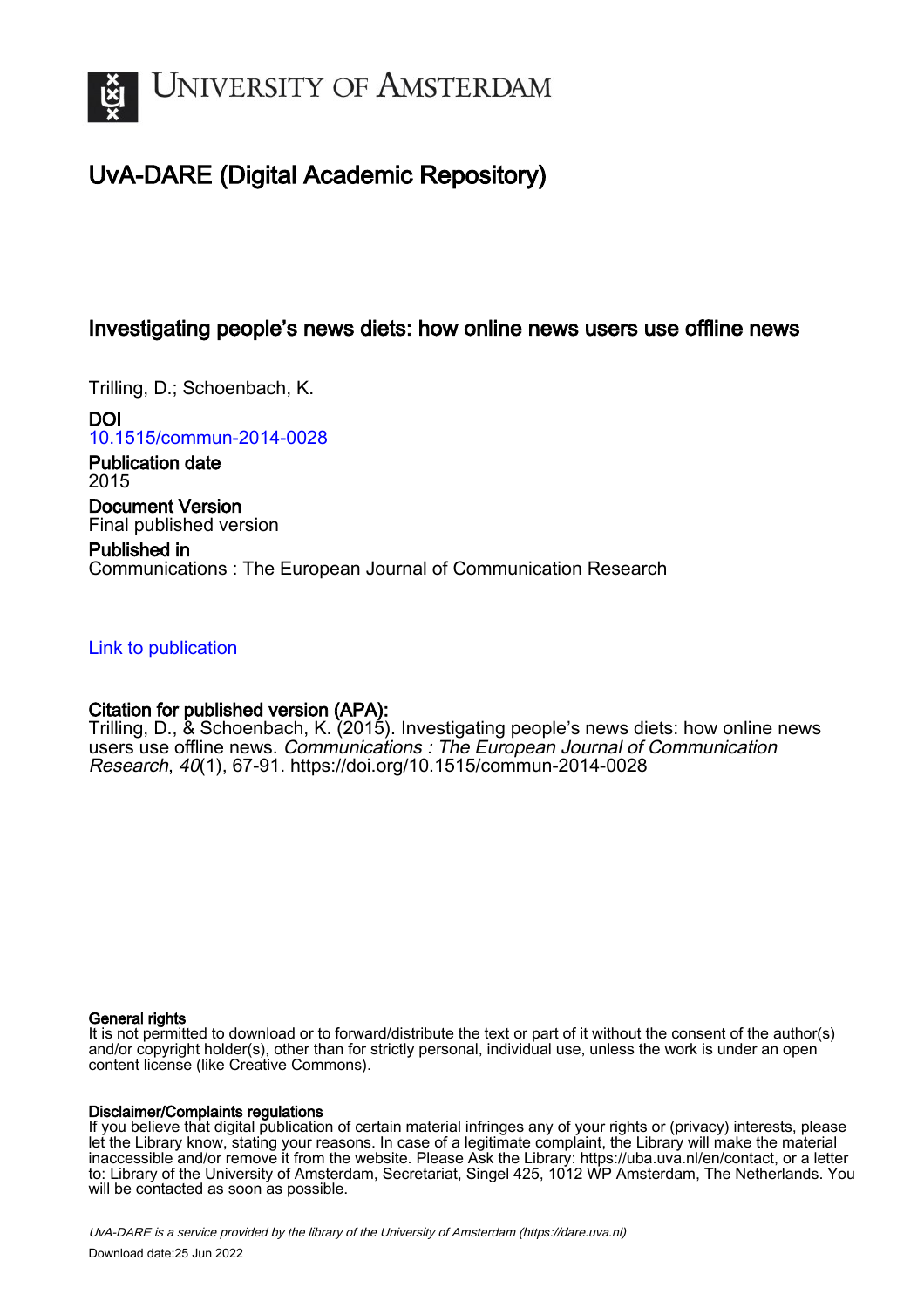# Damian Trilling and Klaus Schoenbach **Investigating people's news diets: How online users use offline news**

**Abstract:** The question how offline media use is related to online media use has been heavily debated in the last decades. If they are functionally equivalent, then advantages like low costs, rapid publication cycles, and easy access to online news could lead to them displacing offline news. Data from a largescale survey with detailed questions about media use in the Netherlands show that, interestingly, the functions that online and offline media are used for are often the same: Those who use online media to gain a broad overview of the news, for fast updates, or for background information use offline media for the same purpose. There are some differences, though: For many citizens, the need of a broad overview of the news seems to be fulfilled by repertoires consisting of several outlets of different types, while they seem to have favorite specific outlets for news updates or background information, respectively. This suggests that outlets can especially focus on the latter two functions to distinguish themselves.

**Keywords:** news use, online news, complementarity, substitution, functions of news, news diets

DOI 10.1515/commun-2014-0028

# **1 Introduction**

For more than ten years, a lively debate has addressed the question as to what extent online news media supplement or substitute offline media (De Waal and Schoenbach, 2010; De Waal, Schoenbach, and Lauf, 2005; Dutta-Bergman, 2004; Gaskins and Jerit, 2012; Gentzkow, 2007; Lin, Salwen, Garisson, and Driscoll, 2005). One of the drivers of that debate has been the fear that offline news outlets might disappear because of online outlets. This would have serious

E-mail: klaus.schoenbach@northwestern.edu

**Damian Trilling,** Department of Communication, University of Amsterdam, and associated with the Amsterdam School of Communication Research, E-mail: d.c.trilling@uva.nl **Klaus Schoenbach,** Northwestern University in Qatar,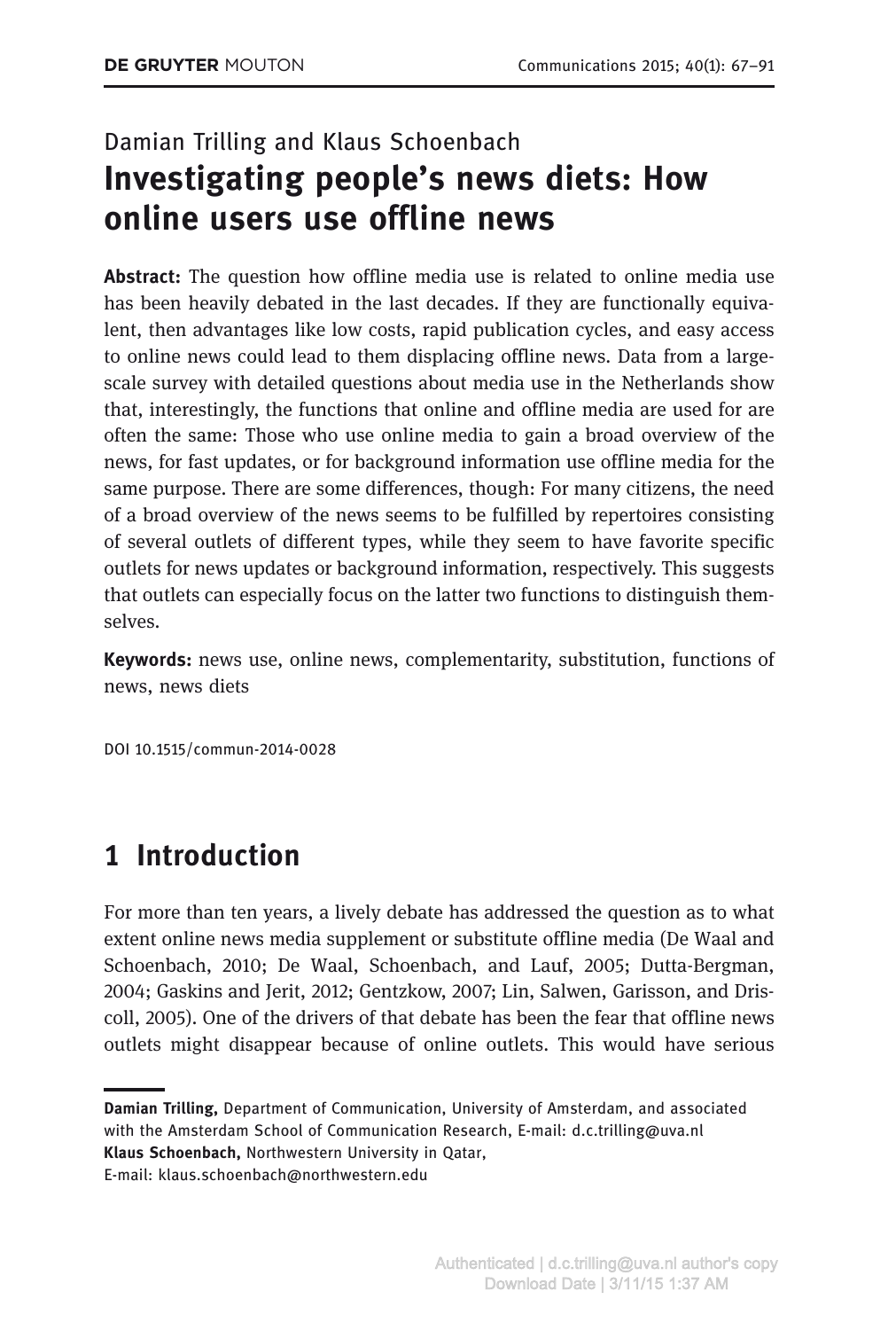consequences for the functioning of democracy, because traditional media with their professional gatekeepers have been praised for providing everyone with a very similar overview of public affairs (Prior, 2007; Sunstein, 2001, 2007; Tewksbury, 2005), common current-affairs knowledge shared by all citizens (Eveland and Dunwoody, 2002; Schoenbach, De Waal, and Lauf, 2005; Tewksbury, 2003; Tewksbury and Althaus, 2000). This common core of knowledge is considered a major prerequisite for public discourse in a democracy (Ferree, Gamson, Gerhards, and Rucht, 2002; Habermas, 1962). The internet, instead, would encourage selectivity, allow people to focus on pet subjects only and ignore the bulk of other news not tailored to their interest which they would encounter in a mainstream newspaper.

The fear that using online media influences offline media use is rooted in a *medium-centric approach* (Lee and Leung, 2008; Nguyen and Western, 2006). Proponents of this approach often base their reasoning on the idea of a fixed time budget for media use that has to be distributed among different media (Nie and Erbring, 2002). Others on the theory of the niche include Dimmick, Chen, and Li, 2004. According to these theories, media with similar characteristics compete with each other. A *user-centric approach*, in contrast, argues on the basis of users' needs and rather assumes a the-more-the-more effect (the more- is- more effect perhaps) (i.e., the audience cannot get enough: It adds new media offerings to its diet just because they fulfill the same expectations as the older ones) instead of a the-more-the-less effect (the-more-is-less effect) (i.e., new media offerings lead to less exposure to older ones – because the more media that are available, the smaller the share of the pie for each) (Lee and Leung, 2008).

Empirical evidence about whether online news consumption harms the use of offline media (e.g., Gaskins and Jerit, 2012; Lin et al., 2005), or if online media rather supplement offline media (e.g., Ahlers, 2006; Dutta-Bergman, 2004), is conflicting. Most US citizens who use online news still use at least some offline news as well (PEW Internet & American Life Project, 2010; Stempel and Hargrove, 2004), and in Germany, a longitudinal study found that the increasing use of political online media had no negative effect on the use of political offline media (Emmer, Wolling, and Vowe, 2012). Somewhat in line with this, research in eleven countries suggests that despite the increasing availability of online news, television news often remains the main news source for most people (Papathanassopoulos et al., 2013). Nevertheless, the consumption of television news in general has slightly decreased in Europe (Aalberg, Blekesaune, and Elvestad, 2013), with the Netherlands as an exception (Wonneberger, Schoenbach, and Van Meurs, 2012). Online news use, thus, does not displace all offline outlets equally, but rather newspapers in particular (Lin et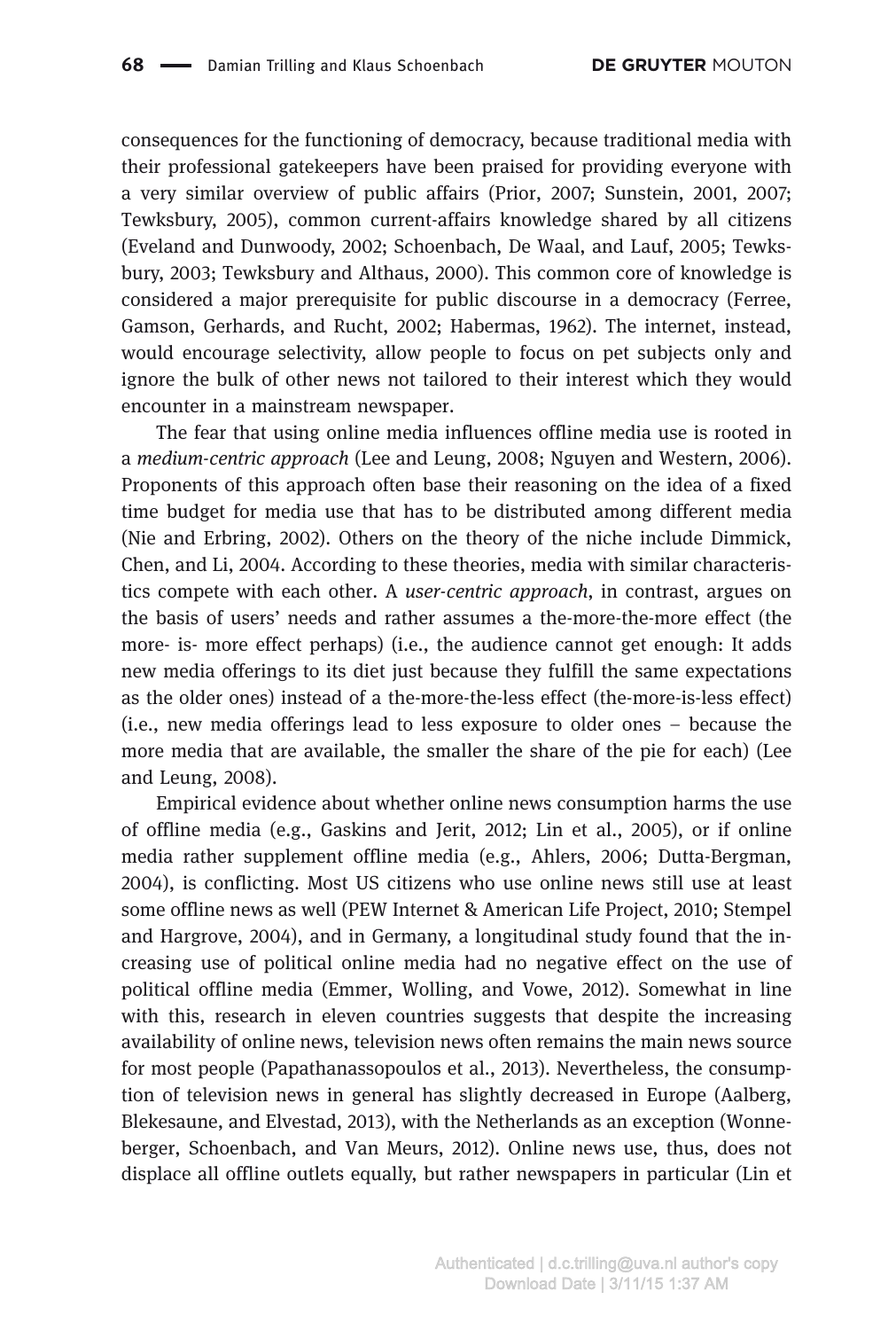al., 2005) – a process that mainly occurs among poorly educated (Gaskins and Jerit, 2012) and young people (De Waal and Schoenbach, 2010).

Going beyond these rather general observations of substitution and complementarity, few studies have investigated the use of *specific* online outlets compared to the use of specific offline outlets (e.g., Mögerle, 2009; Westlund and Färdigh, 2011), but have shown inconclusive results (see also the review by Mitchelstein and Boczkowski, 2010). As little is known about how people combine different media outlets exactly, our understanding of the complex patterns of news exposure in today's high-choice media environment remains limited. Therefore, this study analyses news exposure at the outlet level and examines which function they are used for, respectively. In our study, 'outlet' refers to a *specific* newspaper, website, or television show.

To achieve this aim, the study is based on a large-scale survey in the Netherlands. The Netherlands are characterized by a high overall news usage (Tenscher, 2008). In relation to the size of the country, people have the choice between a rather large number of different newspapers, magazines, radio, teletext, news and current affairs broadcasts on both public service and commercial television, and news sites (Bakker and Scholten, 2011). This provides citizens with a large variety of outlets that they can combine in various ways to compose their personal news diets.

Of course, the flow of news is changing: Bruns, in as early as 2005, argued that the traditional model, in which news organizations serve as a gatekeeper, is gradually being replaced by a model of gatewatching, in which people can determine themselves what is newsworthy. Accordingly, recent research has addressed the role of social media as a news source (e.g., Gil de Zúñiga, Jung, and Valenzuela, 2012). However, although on the rise, the use of social media for keeping up with the news still seems to be rather limited in the Netherlands (Bakker, 2013). This is certainly something to keep in mind when we interpret our results. But an analysis of news content which people encounter because their friends post it on social media, while undoubtedly gaining importance, would require a different methodological approach beyond the scope of this study, which focuses on specific news outlets (like news websites) people use on a regular basis.

### **2 How people combine news media**

According to the *medium-centric approach*, media with similar characteristics and content are usually not used by the same people: As some media are better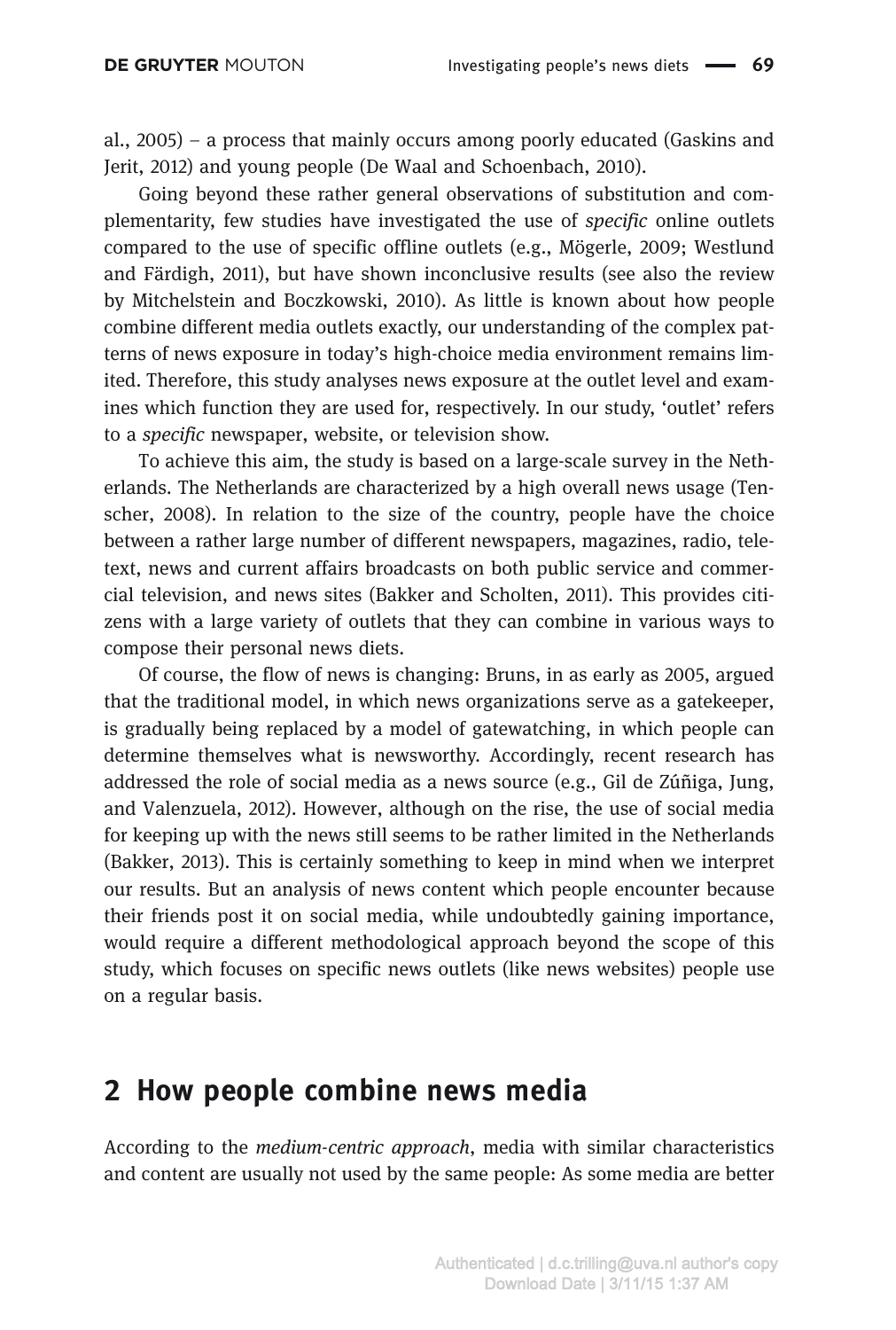suited to fulfilling a certain need than others, the better ones will ultimately displace those that perform worse (an overview provide Westlund and Färdigh, 2011). Following this logic, news consumers displace newspapers by online media if they think it is an important criterion for news to be as up-to-date as possible. Therefore, the theory of the niche argues that all media have to find their own niches to avoid displacement effects (Dimmick et al., 2004). There is conflicting evidence, though, of how far people select media based on functional equivalence: For example, Van der Wurff (2011) found functional overlap was only a very weak predictor of media substitution among Dutch students. *User-centric approaches* offer an explanation: They assume that the reasons why a medium is used do not depend on its content. Even if two media outlets seemingly feature similar content, people still may have very different motivations to use them (e.g., Yuan, 2011). People may not stick to just one of them but may turn to both, for example, depending on the time of day and their circumstances or habits (see also Diddi and LaRose, 2006; Flavián and Gurrea, 2009). For instance, someone might check her or his newspaper's website in the office for a quick news update, but read the same paper's print edition on the sofa after returning home to get more in-depth information.

Only few studies have tried to substantiate these perspectives by investigating how people combine *specific* news media outlets exactly. While one study tried to identify patterns of news exposure using title-level measures at least for offline media (Van Rees and Van Eijck, 2003), most attempts to establish a news user typology (e.g., Hasebrink and Popp, 2006; Hasebrink and Schmidt, 2012; Meyen, 2007; Van Cauwenberge, Beentjes, and d'Haenens, 2011; Yuan, 2011) measure exposure to channels differentiated only by the way their information is coded (e.g., TV vs. newspapers) or distributed (e.g., printed papers vs. "the internet") instead of fine-grained measures done on the genre or even title level. Such a specific level is necessary to distinguish between outlets as different as weblogs, newspaper websites, and automated content aggregators. Assuming that news exposure is crucial for public discourse, we need a thorough understanding of how people use the news. We investigate:

RQ1 Which combinations of outlets are typically used?

#### **2.1 Functions of news outlets**

When people combine different news outlets, the question why they do so arises. Which gratifications does each news outlet provide them with? A mediumcentric approach based on the theory of the niche would argue that some media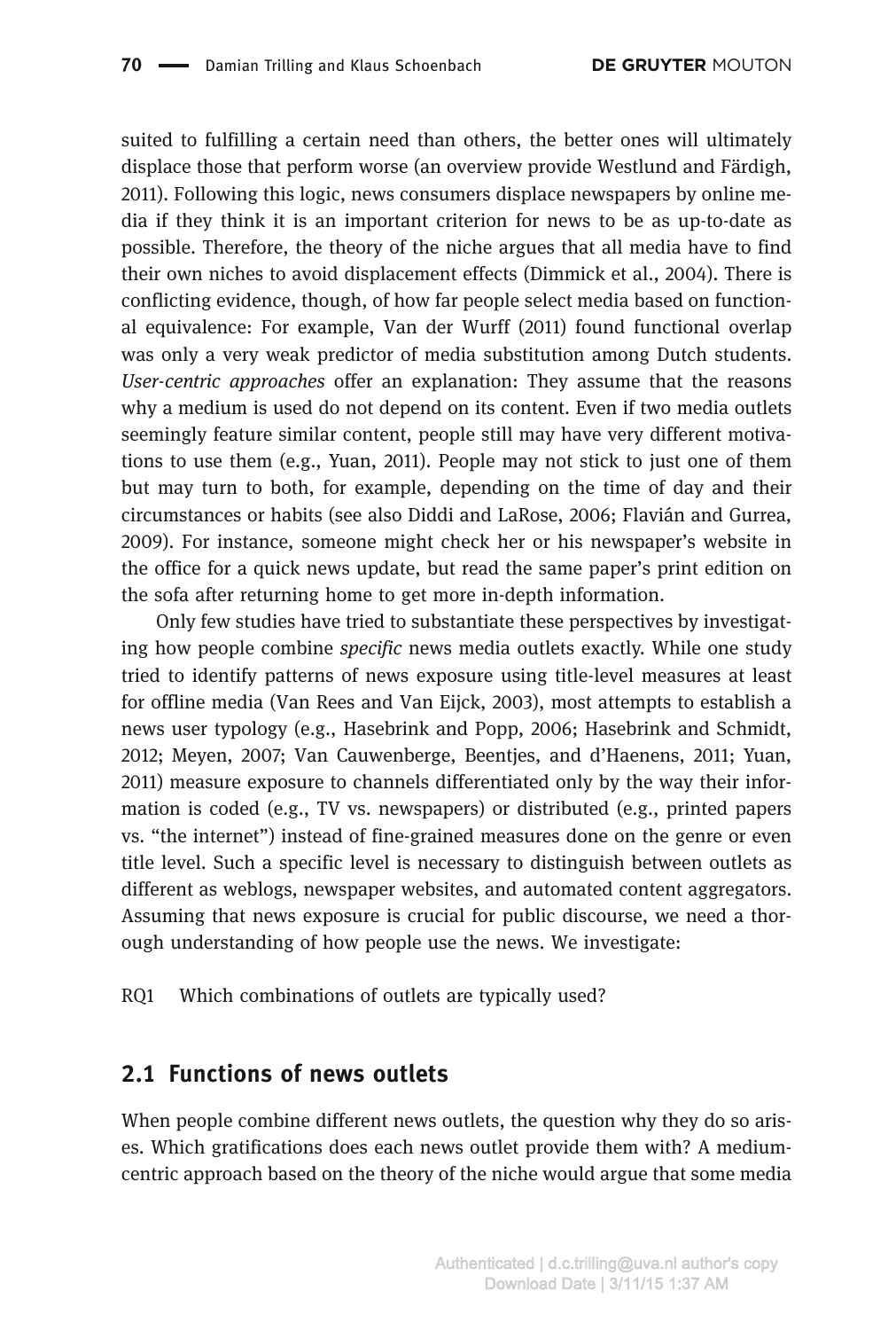are more suitable to offering specific gratifications (Dimmick et al., 2004). The audience might reduce its use of older media *for those purposes* that the newer media can fulfill better (e.g., Ha and Fang, 2012). This would mean that people are rather unlikely to use *both* online and offline media for the same purpose.

Three of these purposes will be analyzed in this study, all of them related to the domain of news and politics: (1) to obtain updates of breaking news, (2) to obtain a broad overview of the news, and (3) to obtain background information on the news. This is an approach similar to the one by Flavián and Gurrea (2009). They distinguish five "key motivations for reading a newspaper": the three dimensions we focus on plus entertainment and habit, which were not measured in our questionnaire. The use of specialized outlets for niche topics goes beyond the scope of this paper as well.

First, a frequently voiced idea is that online media – due to their real-time character – are very suitable for regular news updates during the day, while background information might still be sought in the slower offline media, both because of their reputation as reliable interpreters and the specific format that makes it possible to read a newspaper in many different settings. Thus, online media might take over the function of *getting updates* of breaking news and important events, serving as an "alarm medium" (De Waal, Schoenbach, and Lauf, 2005). Indeed, readers of *both* newspapers and their websites in Germany seem to use the print edition for background information and the website for updates (Mögerle, 2009). One might also think of other media for frequent updates, like radio news or teletext.

Secondly, we do not know yet how online and offline media outlets are used when the so-called 'surveillance' function is sought after. While the notion of surveillance has been used in a different meaning in recent debates on privacy issues, we understand surveillance as one basic function of communication, "disclosing threats and opportunities" (Lasswell, 1948, p. 51) to the media audience – an important requirement for rational choices in democratic societies (Lasswell, 1948). Put more simply, we understand Lasswell's function of a disclosure of threats and opportunities as being fulfilled by surveying current affairs and events in one's society. To avoid misunderstandings, we will refer to this function as *getting a news overview*.

A third function lies in providing the users with background, context, and in-depth information on current issues (Schrøder and Steeg Larsen, 2010). Again, not only offline media can be used to acquire this. The internet is an outstanding "research medium", too (Schoenbach, 2007). It allows people to access a huge amount of *background information* on almost any topic they are interested in. Weekly magazines could be used for this function as well.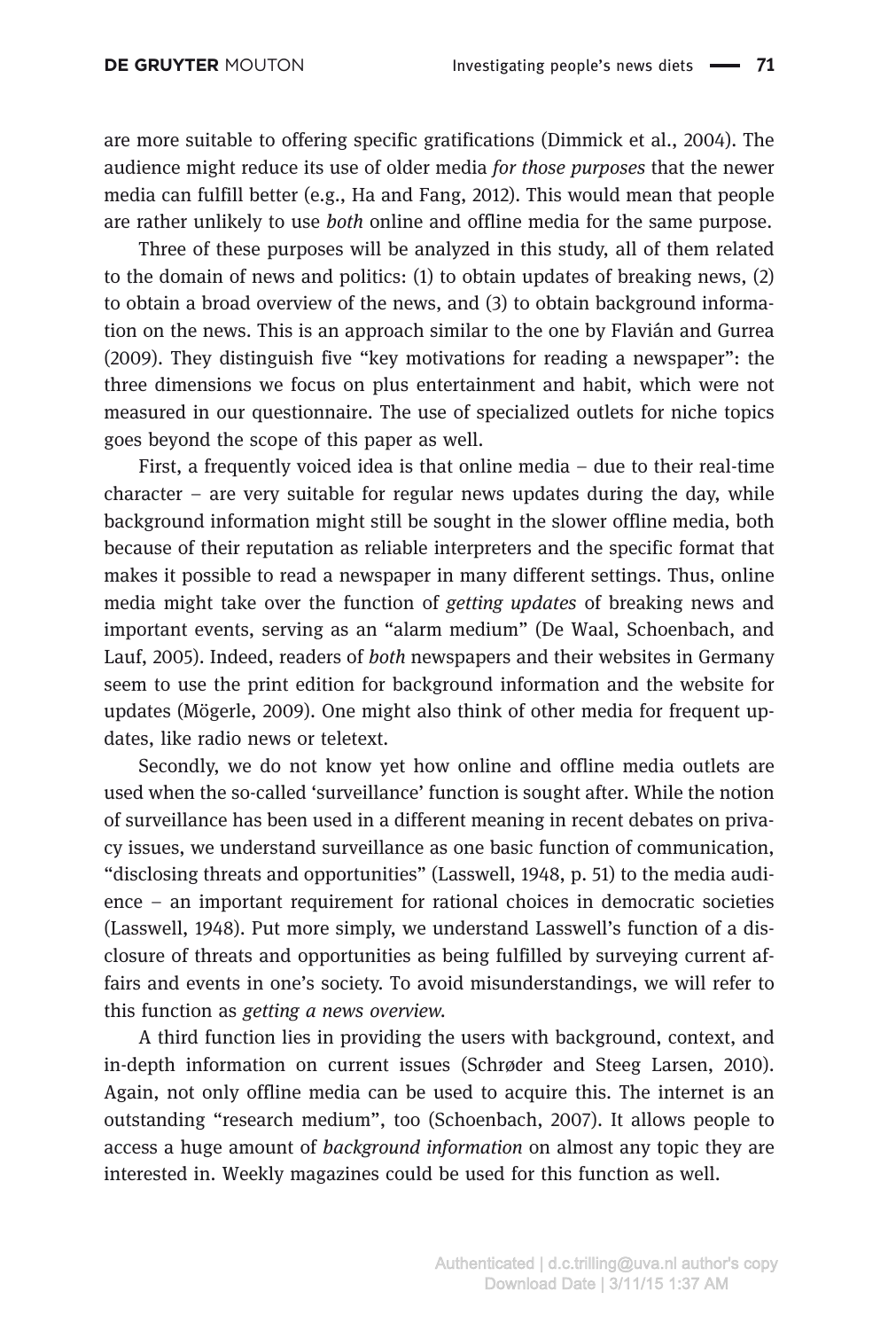But to which extent is the use of online media for a specific function really related to not using offline media for the same functions, as a medium-centric perspective would assume? We examine:

- RQ2a What are the combinations of news outlets to get a broad overview of the news?
- RQ2b What are the combinations of news outlets to get fast news updates?
- RQ2c What are the combinations of news outlets to get background information?

After identifying possible patterns of media use, we will briefly characterize typical users in terms of sociodemographics.

RQ3 How do the users of different news media combinations differ in terms of sociodemographics?

## **3 Method**

#### **3.1 Sample**

Our study is based on a secondary analysis of data collected by Trilling and Schoenbach (2013). The web-based survey draws on a large sample of the Dutch population, conducted in December 2009. As the Netherlands had an internet penetration of 90 percent in 2009 (Lööf and Seybert, 2009), an internet survey can reach a virtually representative sample of the population  $-$  and indeed, comparing our sample with data from Statistic Netherlands (CBS), it closely matches the sociodemographic characteristics of the population. From a panel with 233,467 members in total, a sample of 2,900 participants was drawn. For recruitment, research bureau TNS Nipo approached potential participants offline, too. Since a response rate of  $73\%$  was achieved,<sup>1</sup> the final sample size was 2,130. Forty-nine cases were removed from the sample because of invalid answers, and 127 respondents were removed because they were younger than the legal voting age of 18 years. Thus, 1954 cases were included in the analysis.

**<sup>1</sup>** Calculated following the AAPOR-RR1 standard: the number of complete interviews divided by the number of interviews plus the number of non-interviews (refusal and break-off plus non-contacts plus others) plus all cases of unknown eligibility.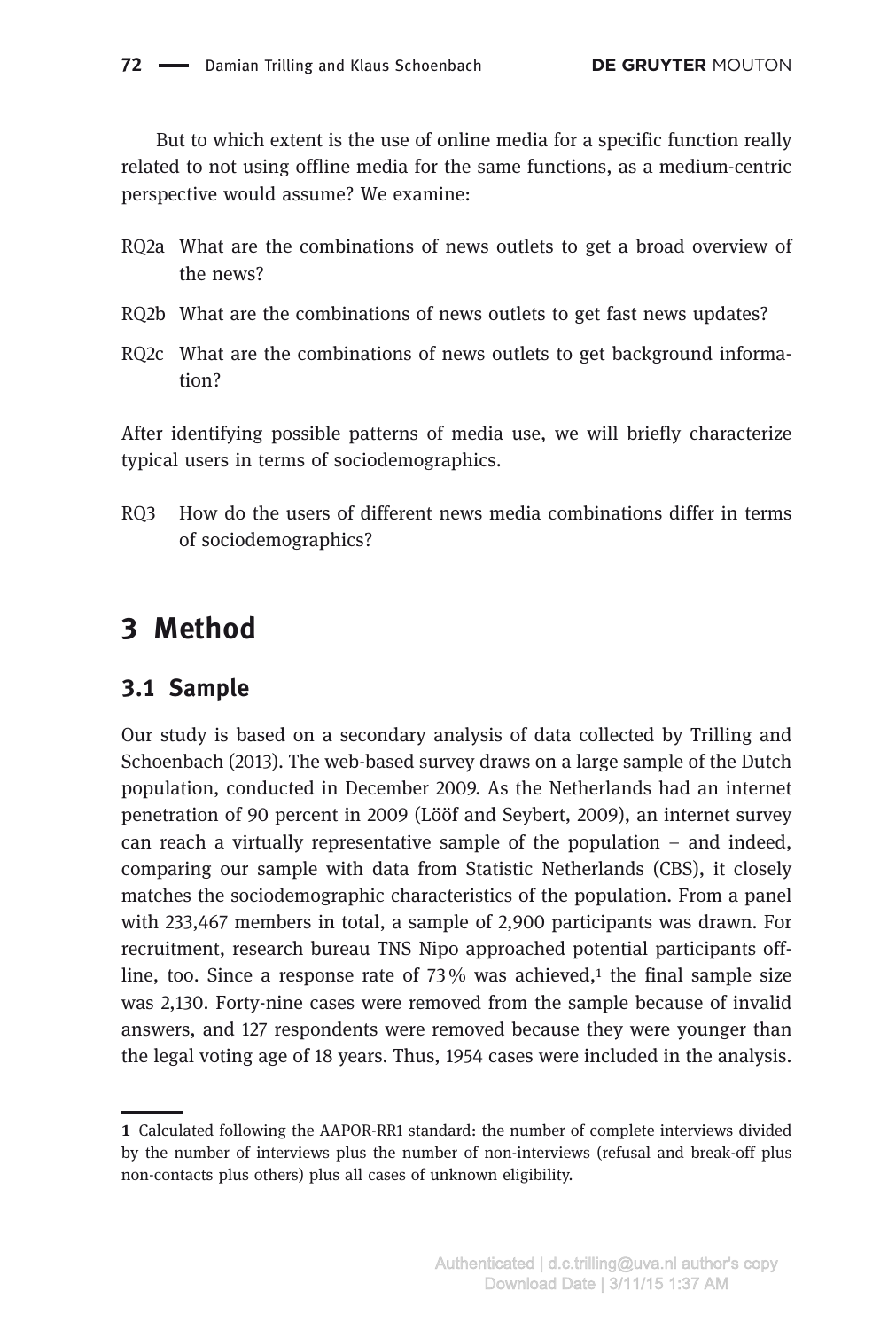Completion of the questionnaire took 20 minutes on average. Prior to the fieldwork, we conducted a pretest with 74 participants.

### **3.2 Measurement**

*News exposure.* Our questionnaire gauged news use separately for 53 possible outlets, including all newspapers in the Netherlands, all news and currentaffairs programs on Dutch television channels, and the websites of all of these offline outlets. In addition, we compiled an extensive list of websites that are not linked to any offline outlet, but offer at least some general-interest news. Based on traffic statistics provided by the web tracking company Alexa, we subsequently excluded those outlets that were used by less than 0.5 percent of the population. Furthermore, we included radio news, news on teletext and the four Dutch weeklies dealing with news and current affairs. For each outlet, we measured exposure by the number of days it is used in a regular week.

*Functions of use.* For each outlet that a respondent claimed to use at least once a week, he or she was asked to indicate the functions the outlet serves. The following five alternatives could be marked: "because it gives an overview of what is going on in the world", "because it gives background information or opinions", "because it is fast and up to date", "because it is pleasant to use" or for "other [unspecified] functions". Multiple responses were possible. In this paper, only the first three functions will be analyzed. To limit the length of the questionnaire and to avoid drop-out, functions of use were asked for up to 15 randomly selected outlets. Missing values were substituted by the mean.

*Sociodemographics.* To establish a first characterization of those who use specific news diets, we measured gender, age (on a continuous scale), and formal education (on a seven point scale).

### **3.3 Analysis**

After examining frequencies and distribution of the data, we analyzed our data using a set of Ward's linkage cluster analyses to identify patterns of news consumption. In contrast to a factor analysis, which aims at finding *variables* that measure the same concept, a cluster analysis identifies groups of *cases* (the media users in our study) based on their similarity. The best-fitting number of clusters was determined using the Duda-Hart  $Je(2)/Je(1)$ -criterion. When in doubt, the solution that could be interpreted most consistently was chosen. Outlets used by less than 10 % of the sample (Figure 1) were pooled in four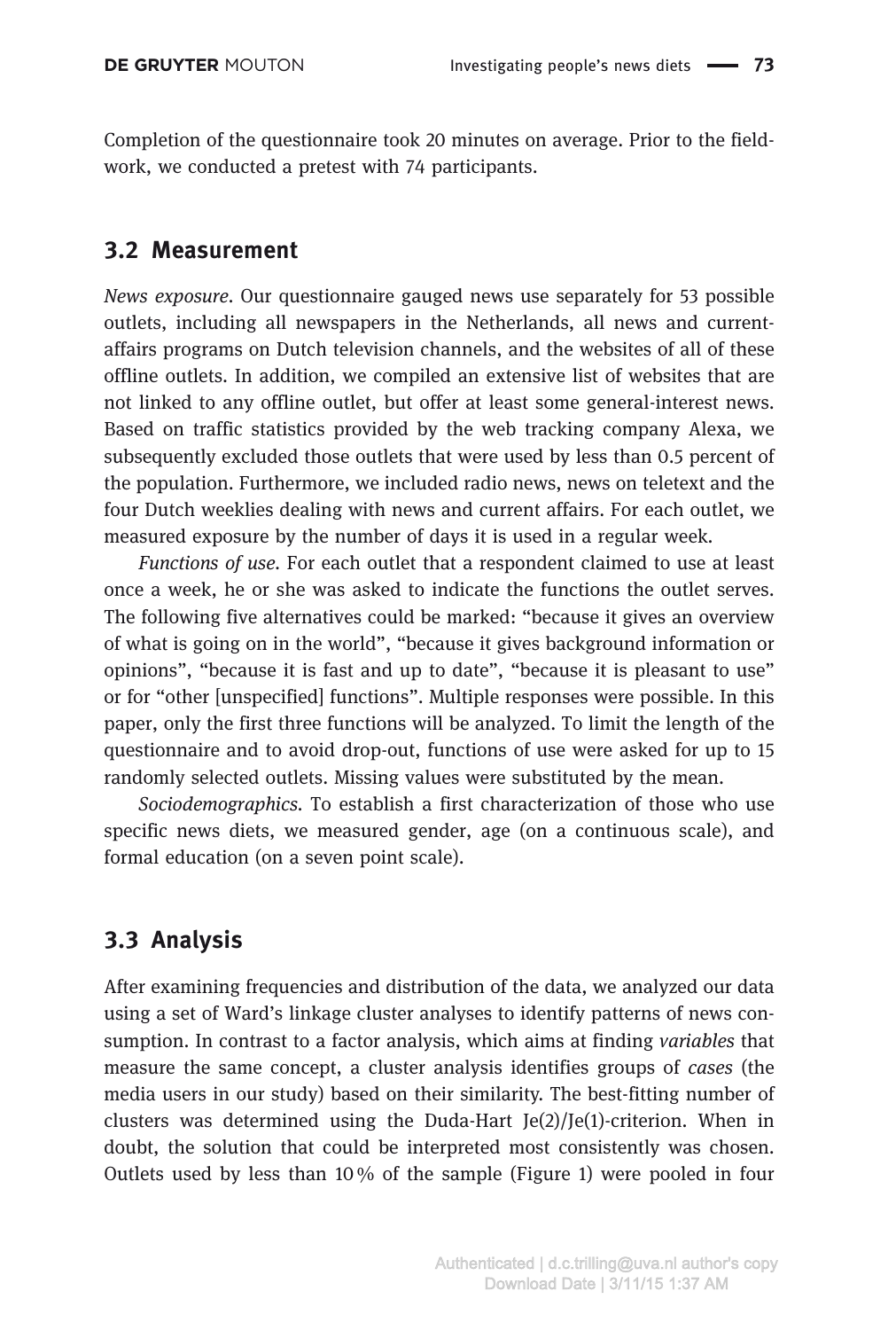**8 8 8 8 8 8 9 8 9** 



#### **Figure 1:** Most widely used news outlets.

*Note*: Percentage of the population using specific news outlets at least once a week (for magazines: once a month).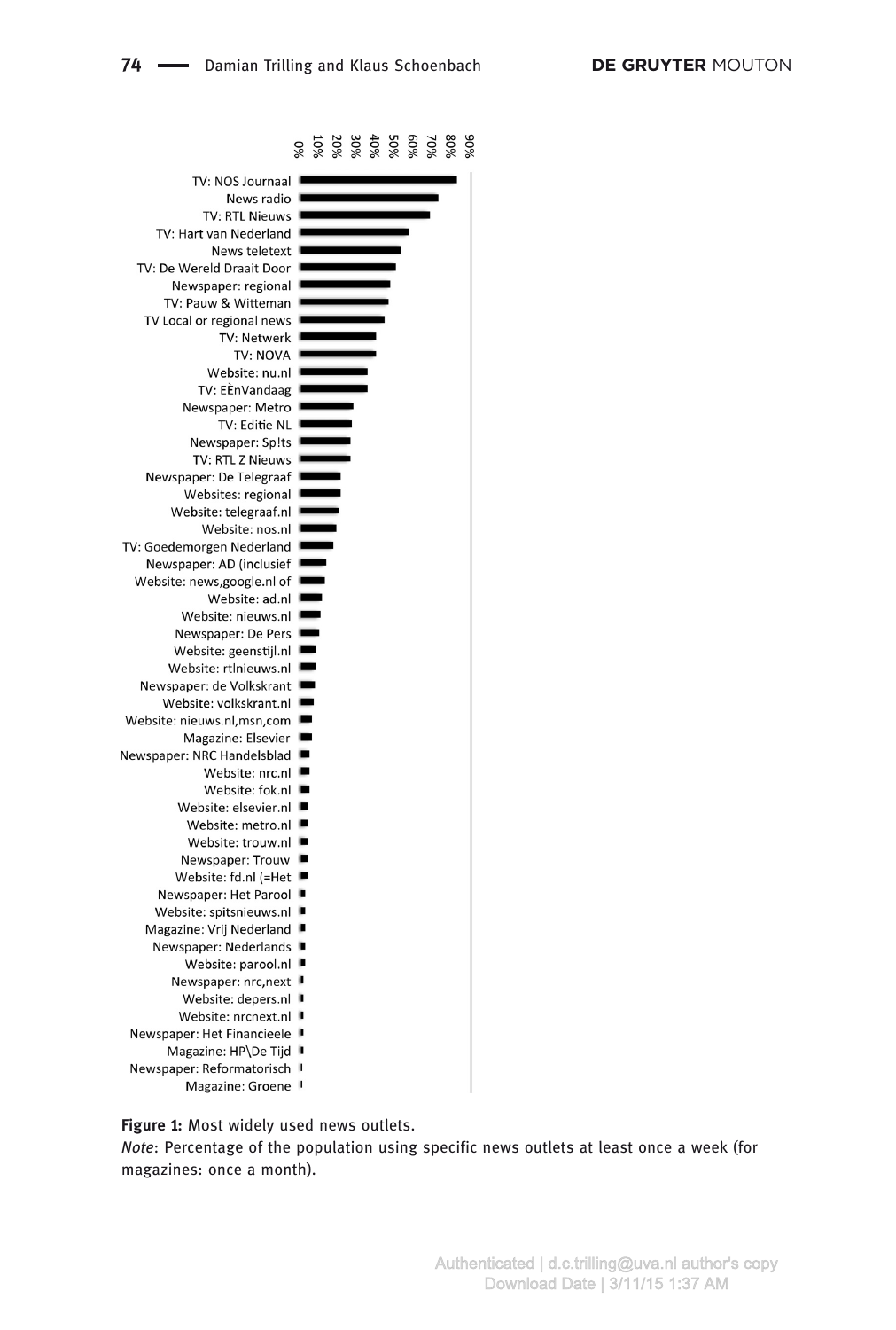straightforward categories: newspapers, weekly magazines, websites of offline outlets, and online-only outlets. This was necessary to avoid violating the assumptions of cluster analyses. If we had excluded these outlets completely, all of the national quality newspapers would have been excluded, which, taken together, still reach a significant part of the population.

### **4 Results**

### **4.1 Combining news outlets**

Examining the overlap of audiences, we see that the users of online news media use the same variety of offline media as the rest of the population (Table 1). Strikingly, if we take the users of any website, we find that they use roughly the same other widely-used news outlets as the average citizen. Thus, people who use online news media rather seem to combine different types of outlets than to use some of them exclusively.

We see a considerable overlap between online and offline outlets of exactly the same medium: For example, 44 % of the readers of telegraaf.nl read the print edition of the popular daily *De Telegraaf* as well. This is even more pronounced among the users of the websites of TV news programs: Virtually all users of the public broadcasting news site nos.nl and the commercial broadcasting news site rtlnieuws.nl also watch the corresponding program on television. But what about online-only news sites? The news site NU.nl, although employing some editorial staff, mainly publishes copy from press agencies and does not have an offline equivalent. Given the high level of popularity of NU.nl, it is interesting to note that its users do not show deviant patterns of offline media use. Instead, users of NU.nl mostly use the same media as the population as a whole. Although two-sided t-tests show that they use radio news, the commercial TV broadcasts RTL news and EditieNL, teletext, regional newspaper websites, and the website of the tabloid paper telegraaf.nl significantly more often and regional TV news less often than non-users (all *p*'s < .05), Table 1 clearly indicates that the size of these differences is limited. The users of the similar, but less popular site nieuws.nl seem to use a slightly above-average number of conventional outlets as well. The same is true for the users of the community site fok.nl and the blog geenstijl.nl  $-$  the latter claims not to follow journalistic principles and advertises itself as "biased, unfounded, and unnecessarily offensive": The readers of both sites use more or less the same offline media as others do, but slightly more of them. This pattern is also prevalent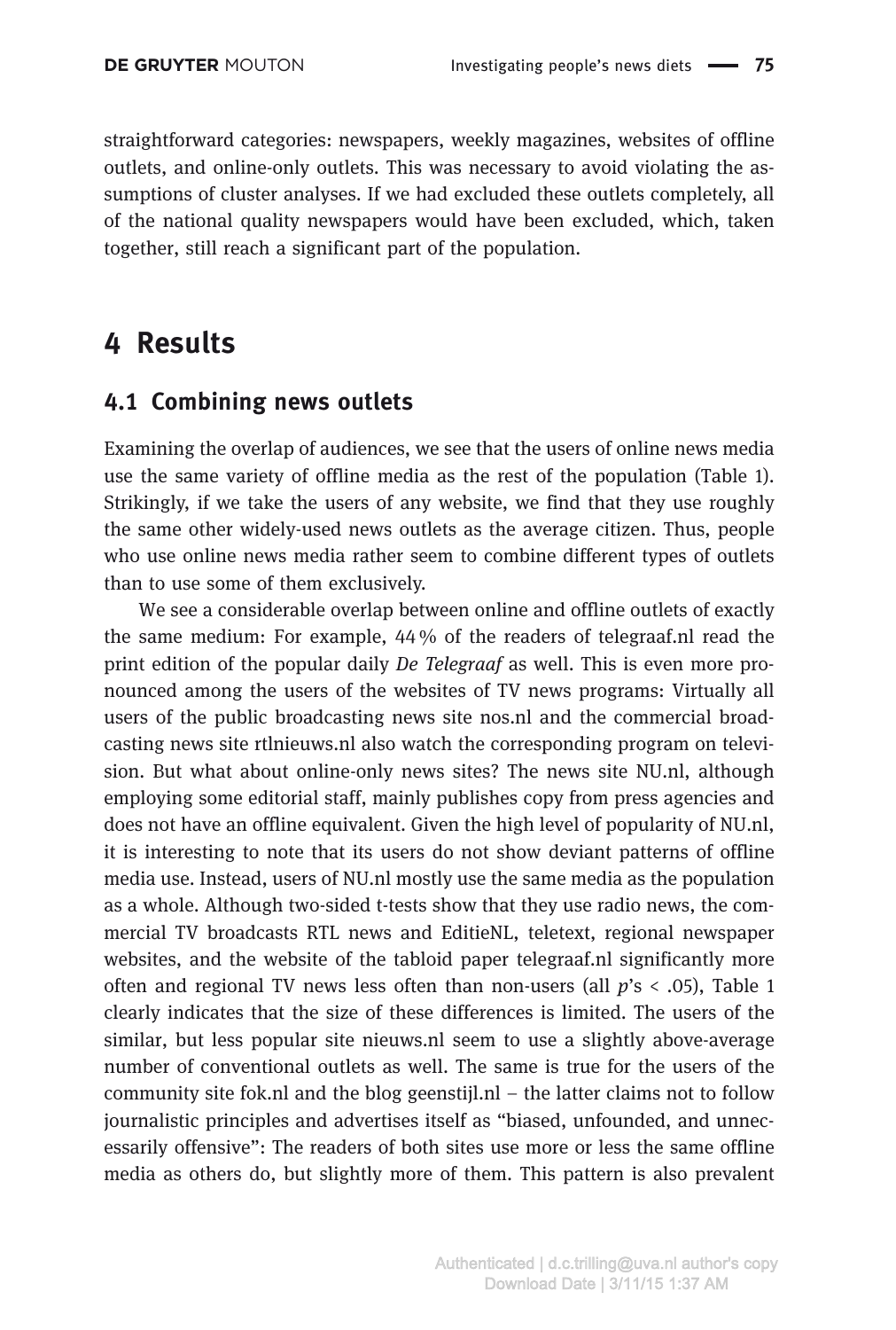|                             |       |              |            |            | Hart van Nederland |                 | De Wereld Draait Door |                | Pauw & Witteman | Regional TV news |         |
|-----------------------------|-------|--------------|------------|------------|--------------------|-----------------|-----------------------|----------------|-----------------|------------------|---------|
|                             |       | NOS Journaal | Radio news | RTL Nieuws |                    | <b>Teletext</b> |                       | Regional paper |                 |                  | Netwerk |
| Outlets of<br>offline media | $n =$ | In $%$       |            |            |                    |                 |                       |                |                 |                  |         |
| ad.nl                       | 219   | 85           | 79         | 80         | 63                 | 71              | 60                    | 42             | 55              | 54               | 44      |
| depers.nl                   | 42    | 88           | 79         | 79         | 62                 | 69              | 71                    | 48             | 71              | 55               | 64      |
| elsevier.nl                 | 81    | 89           | 75         | 80         | 56                 | 68              | 67                    | 49             | 62              | 59               | 59      |
| fd.nl                       | 73    | 93           | 85         | 74         | 44                 | 77              | 70                    | 47             | 77              | 53               | 63      |
| metro.nl                    | 79    | 80           | 77         | 87         | 76                 | 67              | 61                    | 48             | 58              | 63               | 49      |
| nos.nl                      | 374   | 91           | 78         | 70         | 51                 | 78              | 65                    | 49             | 62              | 50               | 56      |
| nrc.nl                      | 59    | 92           | 79         | 69         | 37                 | 71              | 67                    | 52             | 78              | 49               | 65      |
| nrcnext.nl                  | 42    | 83           | 76         | 71         | 40                 | 69              | 81                    | 48             | 81              | 52               | 71      |
| parool.nl                   | 43    | 86           | 86         | 63         | 44                 | 77              | 67                    | 37             | 70              | 70               | 70      |
| spitnieuws.nl               | 52    | 83           | 73         | 81         | 69                 | 81              | 69                    | 52             | 58              | 65               | 54      |
| telegraaf.nl                | 407   | 85           | 80         | 77         | 65                 | 70              | 59                    | 48             | 52              | 51               | 43      |
| trouw.nl                    | 74    | 92           | 76         | 64         | 46                 | 74              | 68                    | 45             | 73              | 62               | 66      |
| volkskrant.nl               | 142   | 91           | 83         | 66         | 36                 | 67              | 77                    | 45             | 73              | 46               | 65      |
| Website reg. paper          | 417   | 86           | 81         | 74         | 66                 | 71              | 49                    | 64             | 54              | 63               | 49      |
| rtlnieuws.nl                | 158   | 85           | 78         | 95         | 75                 | 80              | 65                    | 54             | 58              | 61               | 52      |
| Online-only outlets         |       |              |            |            |                    |                 |                       |                |                 |                  |         |
| nieuws.google.nl            | 259   | 83           | 80         | 73         | 64                 | 70              | 61                    | 58             | 58              | 57               | 52      |
| nieuws.nl                   | 205   | 88           | 77         | 80         | 65                 | 73              | 60                    | 56             | 57              | 59               | 55      |
| nieuws.nl.msn.com           | 126   | 84           | 78         | 77         | 72                 | 67              | 59                    | 56             | 51              | 55               | 50      |
| NU.nl                       | 698   | 85           | 76         | 73         | 51                 | 62              | 58                    | 44             | 44              | 38               | 38      |
| fok.nl                      | 88    | 76           | 68         | 74         | 47                 | 70              | 53                    | 47             | 39              | 49               | 31      |
| geenstijl.nl                | 161   | 89           | 73         | 78         | 53                 | 66              | 66                    | 48             | 55              | 52               | 47      |
| Population                  | 1954  | 82           | 73         | 68         | 57                 | 54              | 50                    | 48             | 47              | 44               | 40      |

| Table 1: Overlap of users of online outlets and the most widely used news outlets in general. |  |  |
|-----------------------------------------------------------------------------------------------|--|--|
|-----------------------------------------------------------------------------------------------|--|--|

*Note*: Rows contain all online outlets in the dataset, columns the most widely used outlets (> 20). Reading example: Out of the 219 users of ad.nl, 85 % also watch the NOS Journaal at least once per week.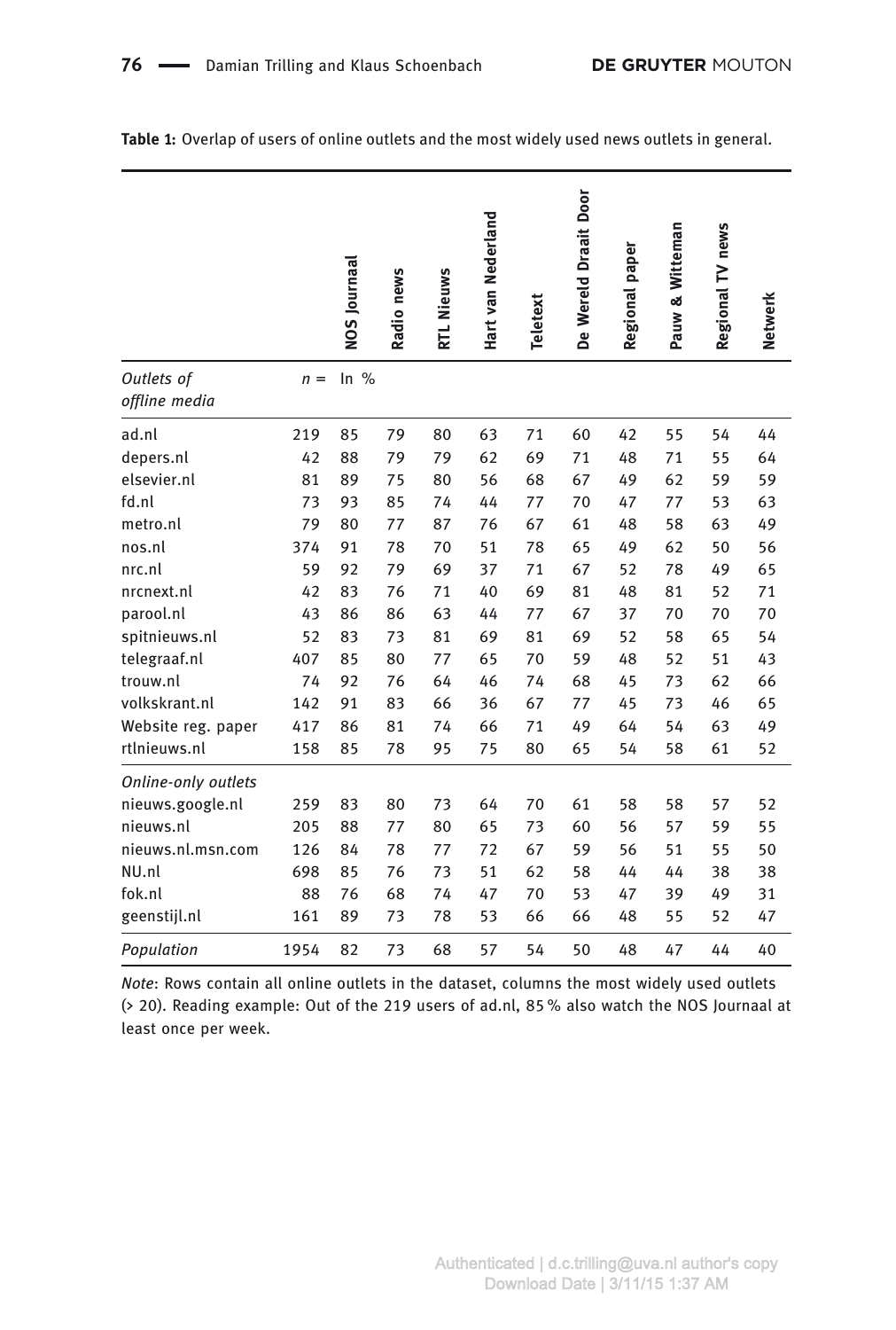|                             |       | <b>NOVA</b> | NU.nl | Eén Vandaag | <b>Metro</b> | EditieNL | Spits | RTL Z Nieuws | De Telegraaf | Regional paper site | telegraaf.nl |
|-----------------------------|-------|-------------|-------|-------------|--------------|----------|-------|--------------|--------------|---------------------|--------------|
| Outlets of<br>offline media | $n =$ | In $%$      |       |             |              |          |       |              |              |                     |              |
| ad.nl                       | 219   | 49          | 58    | 46          | 38           | 37       | 37    | 37           | 26           | 35                  | 58           |
| depers.nl                   | 42    | 67          | 55    | 64          | 52           | 48       | 45    | 45           | 31           | 48                  | 60           |
| elsevier.nl                 | 81    | 63          | 53    | 60          | 36           | 35       | 35    | 51           | 28           | 46                  | 51           |
| fd.nl                       | 73    | 75          | 55    | 63          | 32           | 32       | 32    | 62           | 40           | 40                  | 66           |
| metro.nl                    | 79    | 52          | 59    | 52          | 70           | 49       | 58    | 39           | 33           | 44                  | 52           |
| nos.nl                      | 374   | 57          | 58    | 54          | 34           | 30       | 31    | 34           | 24           | 39                  | 35           |
| nrc.nl                      | 59    | 67          | 58    | 56          | 36           | 22       | 29    | 39           | 24           | 39                  | 52           |
| nrcnext.nl                  | 42    | 81          | 76    | 60          | 43           | 29       | 36    | 36           | 26           | 62                  | 67           |
| parool.nl                   | 43    | 67          | 67    | 60          | 49           | 35       | 49    | 44           | 23           | 42                  | 67           |
| spitnieuws.nl               | 52    | 58          | 71    | 54          | 44           | 46       | 48    | 44           | 40           | 58                  | 69           |
| telegraaf.nl                | 407   | 45          | 57    | 41          | 31           | 37       | 32    | 37           | 45           | 41                  | 100          |
| trouw.nl                    | 74    | 73          | 59    | 64          | 36           | 26       | 32    | 34           | 19           | 46                  | 58           |
| volkskrant.nl               | 142   | 65          | 56    | 59          | 35           | 23       | 34    | 37           | 20           | 44                  | 49           |
| Website reg. paper          | 417   | 48          | 47    | 47          | 28           | 34       | 31    | 33           | 26           | 100                 | 40           |
| rtlnieuws.nl                | 158   | 49          | 56    | 48          | 39           | 56       | 39    | 52           | 35           | 58                  | 54           |
| Online-only outlets         |       |             |       |             |              |          |       |              |              |                     |              |
| nieuws.google.nl            | 259   | 54          | 48    | 51          | 43           | 32       | 39    | 34           | 28           | 38                  | 34           |
| nieuws.nl                   | 205   | 55          | 56    | 47          | 45           | 37       | 41    | 33           | 29           | 40                  | 38           |
| nieuws.nl.msn.com           | 126   | 48          | 43    | 44          | 44           | 44       | 44    | 34           | 22           | 33                  | 31           |
| NU.nl                       | 698   | 38          | 100   | 36          | 33           | 29       | 31    | 27           | 22           | 28                  | 33           |
| fok.nl                      | 88    | 33          | 75    | 34          | 43           | 36       | 36    | 28           | 23           | 35                  | 38           |
| geenstijl.nl                | 161   | 52          | 67    | 42          | 40           | 37       | 40    | 37           | 33           | 42                  | 48           |
| Population                  | 1954  | 40          | 36    | 35          | 28           | 27       | 26    | 26           | 21           | 21                  | 21           |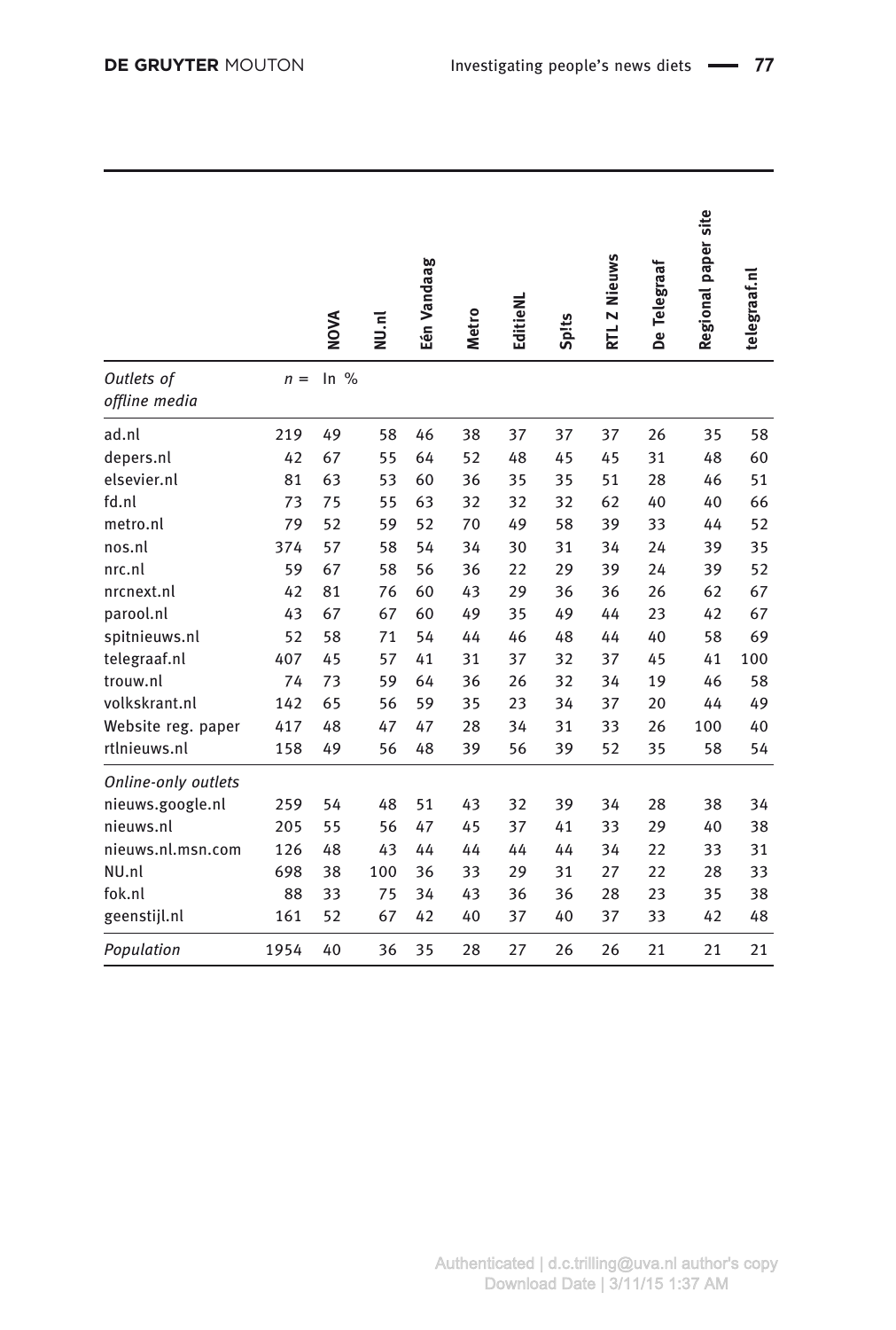| Table 2: Cluster analysis of all news outlets. |                                    |                       |                              |                     |                      |                |  |
|------------------------------------------------|------------------------------------|-----------------------|------------------------------|---------------------|----------------------|----------------|--|
| Title                                          | Type                               | Occasion-<br>al users | oriented users<br>Regionally | Moderate<br>moderns | Tradition-<br>alists | Heavy<br>users |  |
| NOS Journaal                                   | IV: public service news            | $2.4*$                | $5.5*$                       | $3.6*$              | $5.4*$               | $5.3*$         |  |
| Radio news                                     | Radio                              | $2.8*$                | $4.0*$                       | $3.3*$              | $4.1*$               | $3.3*$         |  |
| RTL Nieuws                                     | IV: commercial news                | $2.8*$                | $3.2*$                       | $2.9*$              | 1.5                  | $4.3*$         |  |
| Hart van Nederland                             | IV: commercial news                | $2.2*$                | $2.7*$                       | $1.8$               | 0.6                  | $2.1*$         |  |
| News on Teletext                               | Teletext                           | 0.8                   | $2.4*$                       | $3.5*$              | $2.5*$               | $3.2*$         |  |
| De Wereld Draait Door                          | TV: public service current affairs | 0.9                   | $2.2*$                       | $1.\overline{3}$    | 1.9                  | $2.6*$         |  |
| Regional newspapers                            | Paid newspaper                     | 0.6                   | $3.6*$                       | 1.4                 | 1.5                  | $2.0*$         |  |
| Pauw & Witteman                                | TV: public service current affairs | 0.5                   | $2.5*$                       | 0.9                 | $2.4*$               | $2.3*$         |  |
| Local or regional TV news                      | $\geq$                             | $\overline{0}$ .7     | $2.8*$                       | 1.1                 | 1.1                  | $2.3*$         |  |
| Netwerk                                        | TV: public service current affairs | 0.4                   | 1.6                          | 0.6                 | 1.7                  | 1.4            |  |
| NOVA                                           | TV: public service current affairs | 0.2                   | 1.9                          | 0.6                 | $2.2*$               | 1.7            |  |
| NU.nl                                          | Website (online-only)              | 0.6                   | 0.5                          | $3.5*$              | 1.2                  | $3.2*$         |  |
| EénVandaag                                     | TV: public service current affairs | 0.2                   | 1.8                          | 0.6                 | 1.4                  | 0.16           |  |
| Metro                                          | Free newspaper                     | 0.8                   | 0.7                          | 0.6                 | 0.5                  | 1.5            |  |
| Editie NL                                      | IV: commercial current affairs     | $\ddot{\circ}$        | $\overline{11}$              | 0.7                 | $0.\overline{3}$     | 1.5            |  |
| Spits                                          | Free newspaper                     | 0.8                   | 0.6                          | 0.6                 | 0.4                  | 1.4            |  |
| RTL Z Nieuws                                   | IV: commercial news                | 0.4                   | 1.3                          | 0.7                 | 0.7                  | 1.8            |  |
| De Telegraaf                                   | Paid newspaper                     | 0.2                   | 1.4                          | 0.8                 | 0.4                  | 1.7            |  |
| Regional newspaper website                     | Website (newspaper)                | 0.3                   | 0.8                          | $\frac{1}{11}$      | $0.\overline{3}$     | $2.8*$         |  |
| telegraaf.nl                                   | Website (newspaper)                | 0.2                   | 0.6                          | 1.6                 | 0.6                  | $3.2*$         |  |
| nos.nl                                         | Website (public broadcaster)       | 0.1                   | $0.\overline{3}$             | 0.8                 | 0.8                  | $2.1*$         |  |
| Goedemorgen Nederland                          | TV: public service current affairs | 0.3                   | 0.9                          | 0.4                 | 0.5                  | $1.0\,$        |  |
| ЯÓ                                             | Paid newspaper                     | 0.8                   | 0.5                          | 0.4                 | $0.\overline{3}$     | 0.6            |  |
| Google News                                    | News search engine                 | $0.\overline{3}$      | 0.5                          | 0.6                 | 0.4                  | 0.1            |  |
| ad.nl                                          | Website (newspaper)                | 0.3                   | 0.2                          | 0.7                 | C <sub>1</sub>       | $\tilde{c}$    |  |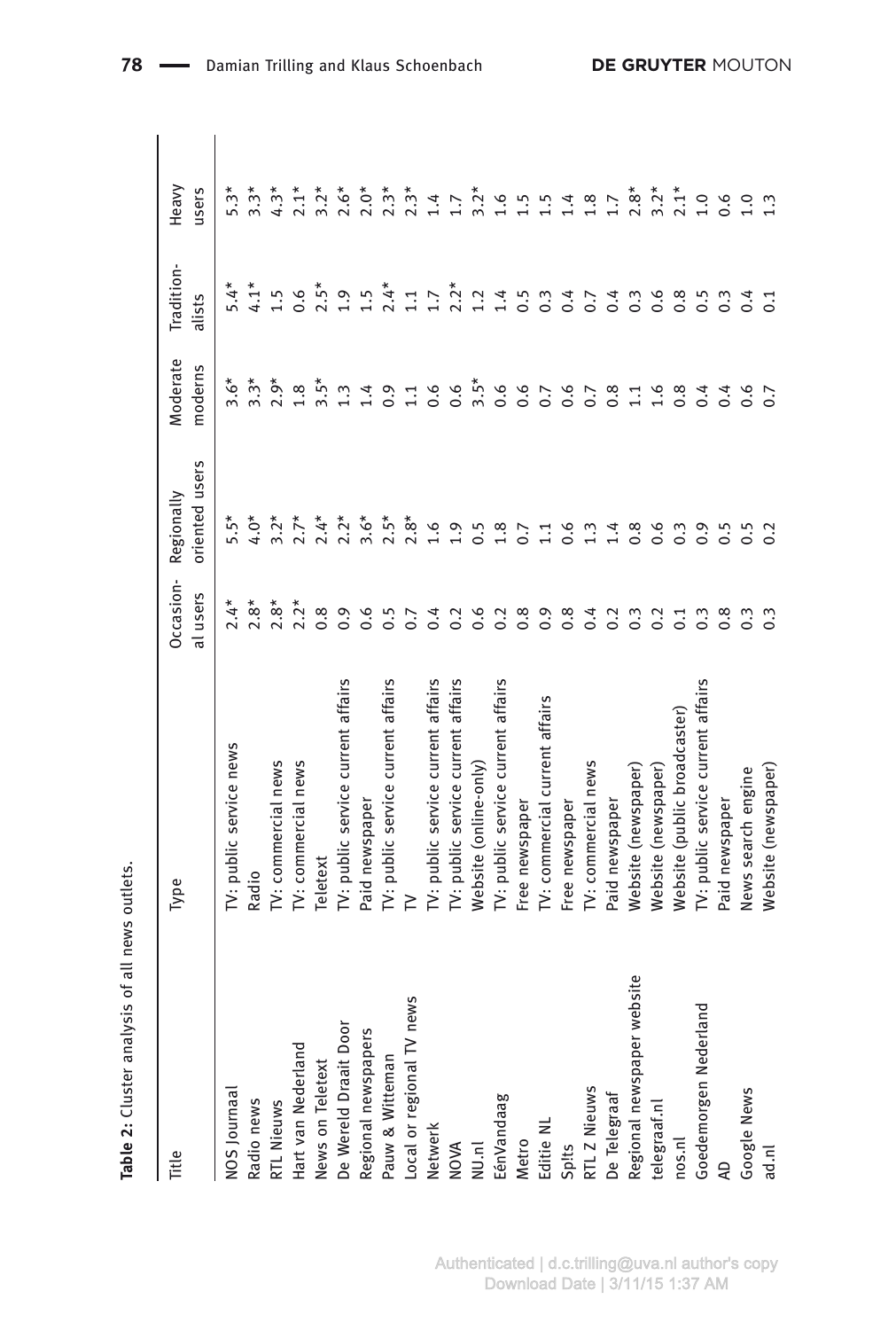| nieuws.nl                         | Website (online-only)                                                                                                                             | $\overline{0}$ |               |               | $\sim$           |         |  |
|-----------------------------------|---------------------------------------------------------------------------------------------------------------------------------------------------|----------------|---------------|---------------|------------------|---------|--|
| De Pers                           | Free newspaper                                                                                                                                    | 0.2            | ە:<br>0       | $\sim$        | $0.\overline{3}$ |         |  |
| Other paper                       |                                                                                                                                                   | 0.1            | 0.4           | 0.4           | $6.4*$           | 1.4     |  |
| Other weekly                      |                                                                                                                                                   | $\circ$        |               |               | 0.2              | 0.2     |  |
| Other website of offline outlet   |                                                                                                                                                   | $\ddot{\circ}$ | ة.<br>0       | $\frac{8}{3}$ | $2.2*$           | $12.7*$ |  |
| Other online-only outlet          |                                                                                                                                                   | 0.3            | $\frac{3}{2}$ | $\frac{2}{1}$ | 0.3              | 1.9     |  |
| Total exposure to online outlets  |                                                                                                                                                   | 2.4            | 4.2           | 10.7          | 6.2              | 29.4    |  |
| Total exposure to offline outlets |                                                                                                                                                   | 19.1           | 41.4          | 26.7          | 36.6             | 44.4    |  |
| Age                               |                                                                                                                                                   | 40.4           | 57.5          | 42.1          | 57.0             | 52.1    |  |
| Education                         |                                                                                                                                                   | 4.2            | 3.9           | 4.6           | 5.5              | 4.6     |  |
| Percent males                     |                                                                                                                                                   | 40.6           | 47.8          | 50.3          | 55.8             | 58.0    |  |
| $\bar{z}$                         |                                                                                                                                                   | 510            | 571           | 582           | 199              | 88      |  |
|                                   | Note: A tiny sixth cluster, consisting of $n = 3$ outliers, is not listed for reasons of clarity. Numbers indicate the average number of days per |                |               |               |                  |         |  |

week the outlet is used. "Other"-categories can have values > 7 because several outlets are combined. Outlets used on at least 2 days per week the outlet is used. "Other"-categories can have values > 7 because several outlets are combined. Outlets used on at least 2 days per week are marked with an asterisk. week are marked with an asterisk.

Authenticated | d.c.trilling@uva.nl author's copy Download Date | 3/11/15 1:37 AM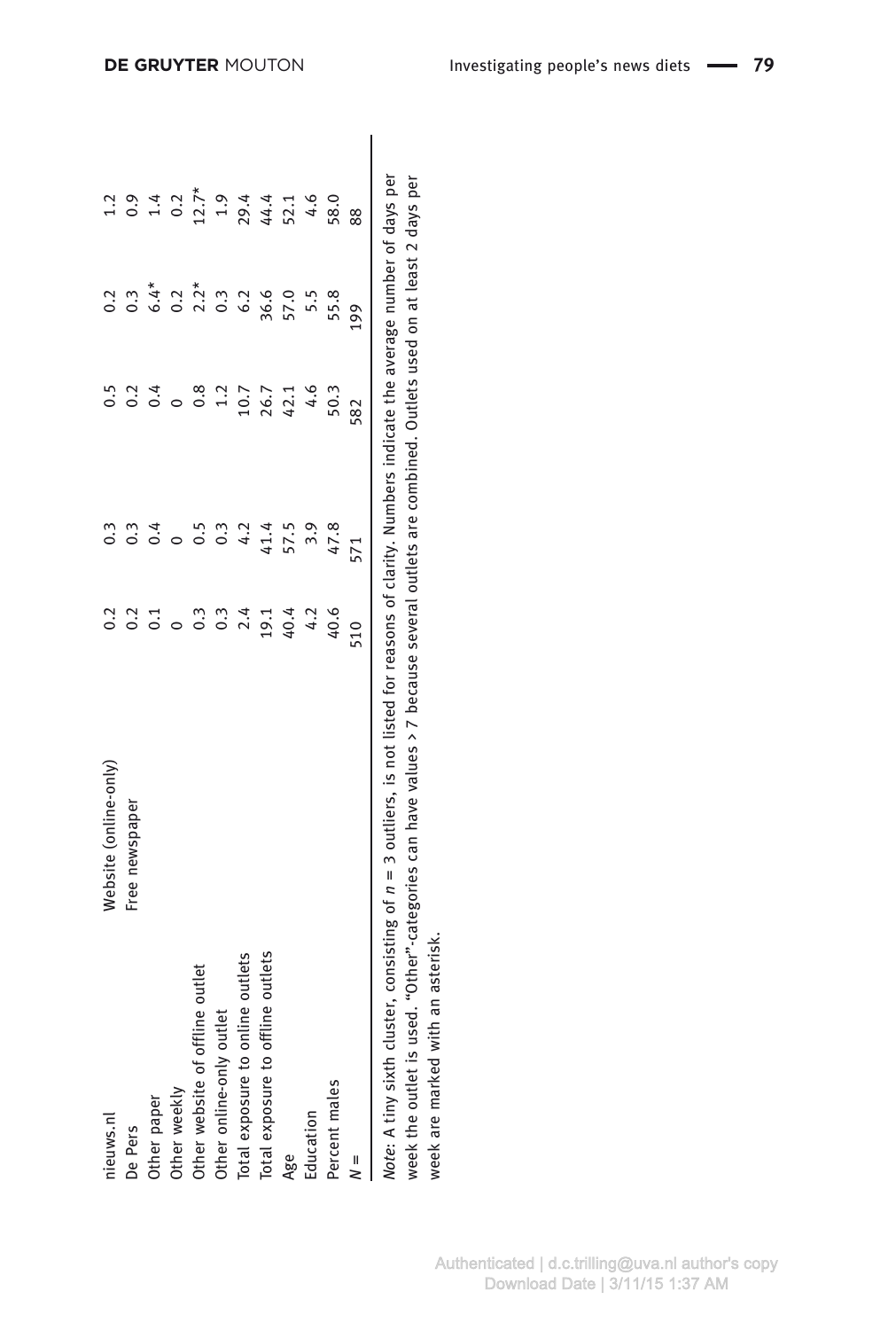among users of automatic news aggregators that do not employ any journalistic staff, like nieuws.nl.msn.com, operated by Microsoft, and Google News.

So far, the evidence on the aggregate level clearly suggests that the most common way of using online outlets is combining them with – often very similar – offline outlets. This is confirmed by a cluster analysis (Table 2), which identified five typical news diets. About a quarter of the population  $(n = 510)$ can be described as *occasional users* with a rather low frequency of exposure to different outlets, mostly on television. Newspapers and online outlets are not part of this news diet. The cluster of the *regionally orientated* ( $n = 571$ ) watch quite a lot of different programs on television but are distinguished from the other groups by their use of regional newspapers and regional television news. Regional newspapers' websites, however, do not belong to their repertoire. *Moderate moderns* (*n* = 582) do watch television news broadcasts as well, but combine them with news on teletext and some online outlets, especially the online-only website NU.nl. A considerably smaller group is characterized by their clear preference for national newspapers and public-service television (*traditionalists*, *n* = 199). Sometimes, however, they also use the corresponding websites of these media. Finally, *n* = 88 people can be described as *heavy users* who basically use a wide range of different media very frequently, of which a lot are online outlets and especially websites of offline media.

Summing up the evidence, RQ1 can be answered: Using online news media generally seems to be combined with using offline media. This is especially true for television, but some groups also combine their online exposure with newspaper reading. No distinct group could be identified that uses an onlineonly news diet.

#### **4.2 Functions of news outlets**

People seem to use different news outlets for the three functions we examined (Table 3). The main outlets for *news overviews* are still the public service television news broadcasts NOS Journaal, followed by radio, the commercial news broadcast RTL Nieuws, and teletext. Smaller sections of the population rely on newspapers or the online-only website NU.nl. Interestingly, the same outlets are also used to get *updates*, although in a different order: Radio and teletext have the widest reach for this function. NU.nl is used by only slightly fewer people than the classic television broadcasts because of its fast updates. In contrast, *background information* seems to be the domain of current-affairs shows on television: Pauw en Witteman, NOVA, Netwerk, and EénVandaag – all of which are aired on an almost daily basis on the public-service channels –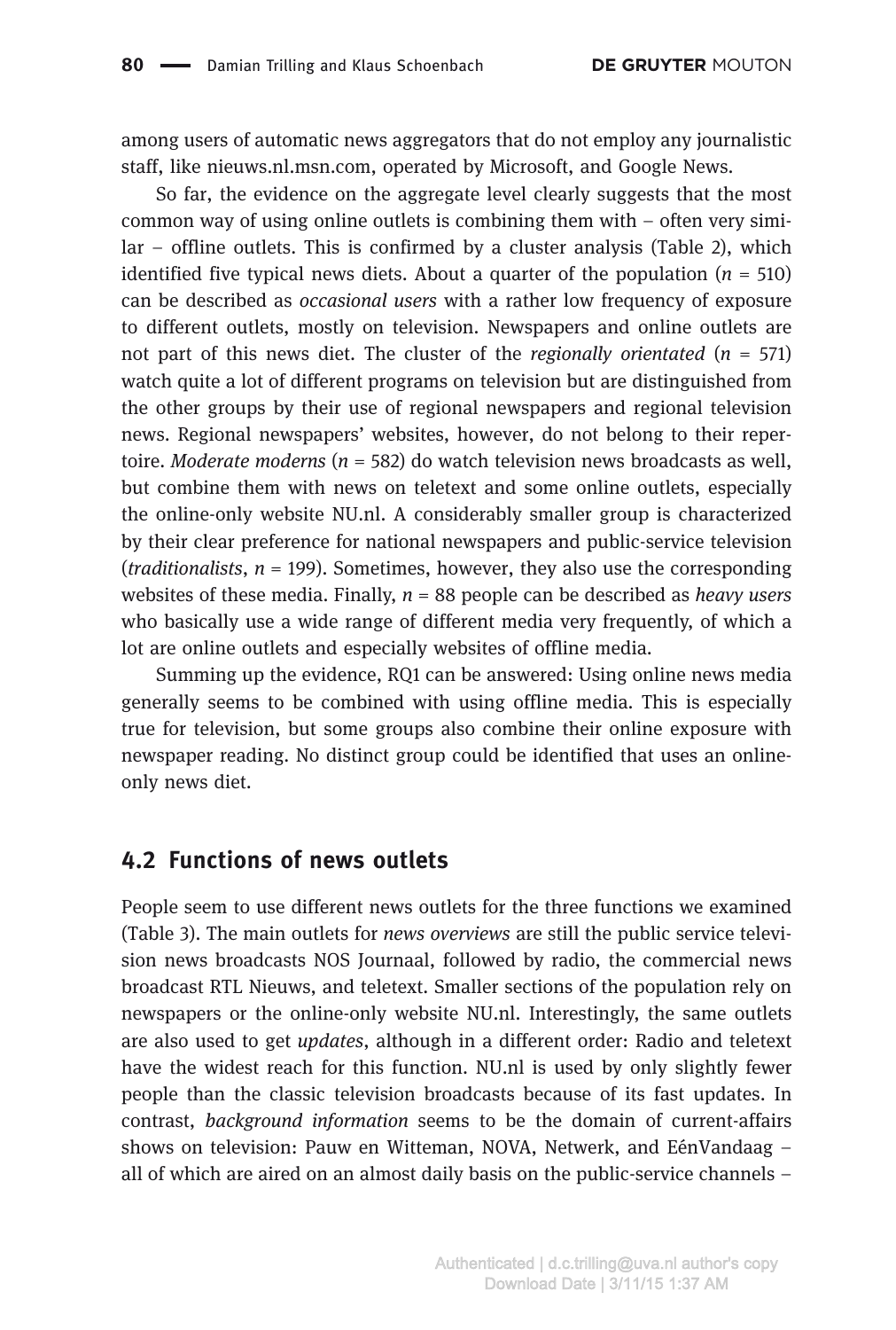are the most popular ones for this purpose. In general, people use on average 3.8 (*SD* = 3.0) different outlets for overviews, 3.8 (*SD* = 2.9) different outlets for updates, and 3.1  $(SD = 2.8)$  different outlets for background information.

To find out how these outlets are combined for each function, we again conducted cluster analyses, now separately for the frequency of exposure to those outlets which serve that function for each participant. We again identified five different types of *overview* users, which differ considerably in size (Table 4).

A large group (*n* = 670) can be considered *occasional overview users* who seem to use no outlet on a regular basis to get a broad news overview. The second-largest group, the *minimalist overview users*  $(n = 555)$ , limit themselves to watching the public-service news broadcasts (which, admittedly, they do on an almost-daily basis) and radio news to get a news overview. *Moderate modern overview users* ( $n = 313$ ) watch these news broadcasts as well (although less frequently), but combine them with teletext and the online-only news site NU.nl. *Traditionalists* (*n* = 187), again, deem national newspapers the most suitable for this purpose, while *heavy overview users* (*n* = 229) combine a wide range of different outlets, mainly broadcast and online media.

We also identified five patterns for obtaining *fast updates* (Table 5). A large part of the population is only in little need of updates and uses no outlets on

| <b>Overview</b>     | %  | <b>Update</b>         | %  | <b>Background</b>     | %  |
|---------------------|----|-----------------------|----|-----------------------|----|
| NOS Journaal        | 59 | Radio                 | 49 | Pauw en Witteman      | 29 |
| Radio               | 43 | Teletext              | 39 | <b>NOVA</b>           | 28 |
| <b>RTL Nieuws</b>   | 41 | NOS Journaal          | 34 | <b>Netwerk</b>        | 25 |
| Teletext            | 31 | <b>RTL Nieuws</b>     | 33 | Radio                 | 23 |
| Regional papers     | 19 | NU.nl                 | 26 | Regional papers       | 22 |
| NU.nl               | 19 | Hart van Nederland    | 21 | EénVandaag            | 22 |
| De Telegraaf        | 12 | Regional TV news      | 17 | NOS Journaal          | 21 |
| <b>NOVA</b>         | 12 | De Wereld Draait Door | 14 | Regional TV news      | 18 |
| Metro               | 11 | Regional papers       | 13 | <b>RTL Nieuws</b>     | 16 |
| <b>Netwerk</b>      | 11 | Pauw en Witteman      | 13 | Hart van Nederland    | 12 |
| EénVandaag          | 11 | Metro                 | 12 | De Wereld Draait Door | 12 |
| Hart van Nederland  | 11 | <b>Spits</b>          | 12 | Teletext              | 11 |
| <b>Spits</b>        | 10 | <b>RTL Z Nieuws</b>   | 12 | <b>RTL Z Nieuws</b>   | 10 |
| <b>RTL Z Nieuws</b> | 10 | rtlnieuws.nl          | 11 |                       |    |
| Regional TV news    | 10 | EénVandaag            | 10 |                       |    |
| nos.nl              | 10 | telegraaf.nl          | 10 |                       |    |
| telegraaf.nl        | 10 |                       |    |                       |    |

**Table 3:** Main outlets used for broad overviews, fast updates, and background information.

*Note*: *N* = 1,954. Percentages indicate the share of the population using the outlet for the given purpose. Only outlets > 10 % are listed.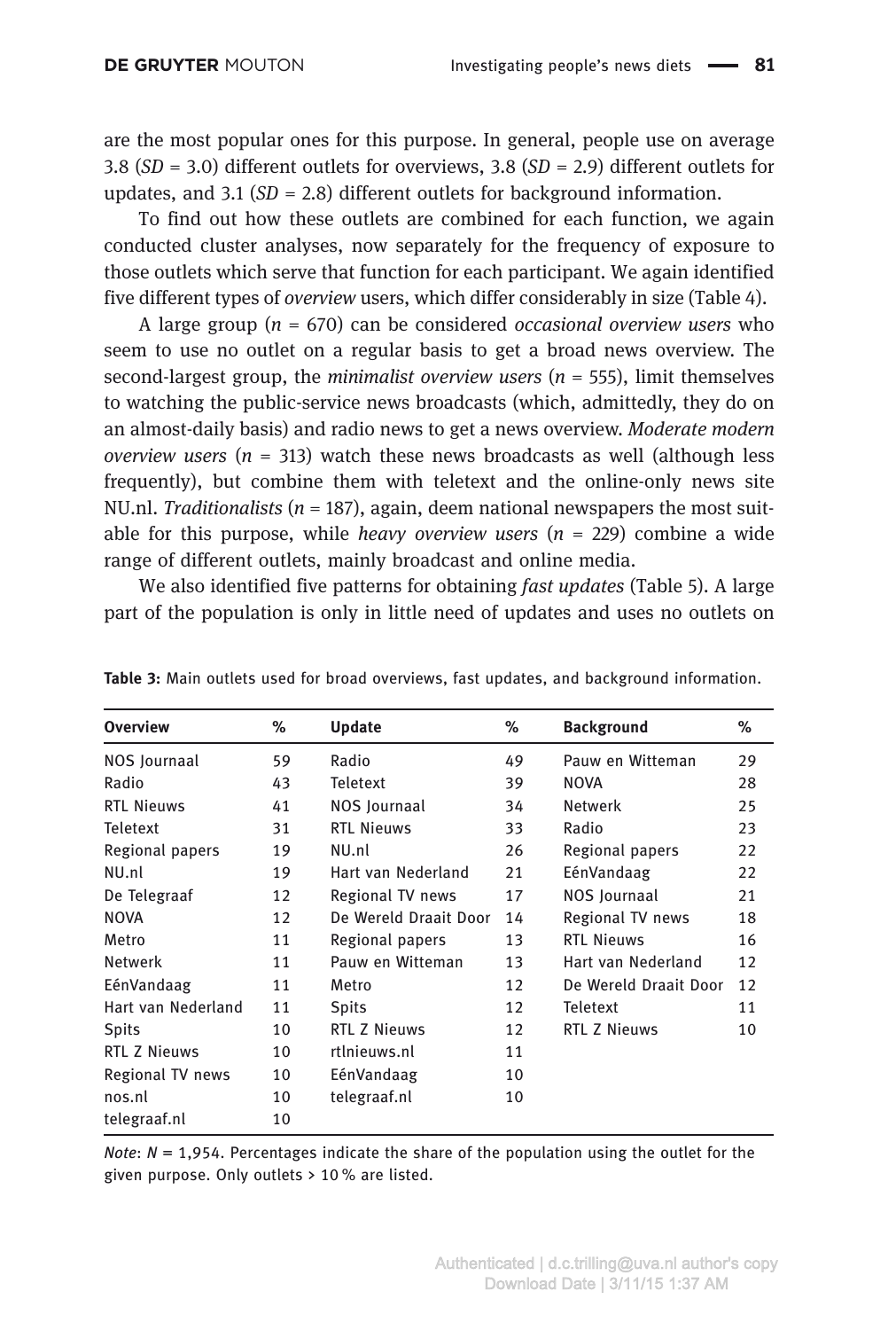| <b>Outlets</b>                     | Occasional<br>overview<br>users | <b>Minimalist Moderate</b><br>overview<br>users | modern<br>overview<br>users | <b>Traditional-</b><br>ist overview<br>users | Heavy<br>overview<br>users |
|------------------------------------|---------------------------------|-------------------------------------------------|-----------------------------|----------------------------------------------|----------------------------|
| <b>NOS Journaal</b>                | 0.6                             | $4.9*$                                          | $2.7*$                      | $4.5*$                                       | $3.4*$                     |
| News on the radio                  | 1.3                             | $2.5*$                                          | 1.6                         | $2.4*$                                       | $2.3*$                     |
| <b>RTL Nieuws</b>                  | 1.4                             | 1.9                                             | 1.7                         | 1.4                                          | $2.9*$                     |
| News on Teletext                   | 0.3                             | 1.0                                             | $3.5*$                      | 1.2                                          | $2.6*$                     |
| Regional newspapers                | 0.1                             | 1.9                                             | 0.3                         | 0.1                                          | 0.9                        |
| NU.nl                              | 0.3                             | 0.3                                             | $2.9*$                      | 0.2                                          | 1.2                        |
| De Telegraaf                       | 0.2                             | 1.1                                             | 0.1                         | 0.1                                          | 0.8                        |
| <b>NOVA</b>                        | 0.1                             | 0.5                                             | 0.2                         | 0.4                                          | 0.7                        |
| Metro                              | 0.4                             | 0.1                                             | 0.3                         | 0.2                                          | 0.5                        |
| <b>Netwerk</b>                     | 0.1                             | 0.4                                             | 0.2                         | 0.3                                          | 0.5                        |
| EénVandaag                         | 0.1                             | 0.5                                             | 0.1                         | 0.3                                          | 0.8                        |
| Hart van Nederland                 | 0.4                             | 0.5                                             | 0.1                         | 0.2                                          | 1.0                        |
| <b>Spits</b>                       | 0.3                             | 0.1                                             | 0.3                         | 0.1                                          | 0.5                        |
| <b>RTL Z Nieuws</b>                | 0.2                             | 0.4                                             | 0.2                         | 0.3                                          | 0.5                        |
| Regional TV news                   | 0.1                             | 0.5                                             | 0.1                         | 0.1                                          | 0.9                        |
| nos.nl                             | 0.1                             | 0.2                                             | 0.4                         | 0.2                                          | 0.9                        |
| telegraaf.nl                       | 0.2                             | 0.5                                             | 0.2                         | 0.1                                          | 1.3                        |
| Other paper                        | 0.2                             | 0.3                                             | 0.4                         | $5.9*$                                       | 1.6                        |
| Other TV                           | 0.2                             | 0.5                                             | 0.5                         | 0.4                                          | $3.6*$                     |
| Other weekly                       | $\mathbf 0$                     | 0.1                                             | $\mathbf 0$                 | 0.1                                          | 0.2                        |
| Other website of<br>offline outlet | 0.2                             | 0.3                                             | 0.6                         | 0.7                                          | $5.5*$                     |
| Other online-only<br>outlet        | 0.3                             | 0.1                                             | 0.3                         | $\mathbf 0$                                  | 1.7                        |
| Age                                | 42.6                            | 55.0                                            | 40.9                        | 56.4                                         | 50.7                       |
| Education [scale 1-7]              | 4.1                             | 4.2                                             | 4.8                         | 5.0                                          | 4.3                        |
| Percent males                      | 44.9                            | 47.9                                            | 51.8                        | 50.8                                         | 49.3                       |
| $N =$                              | 670                             | 555                                             | 313                         | 187                                          | 229                        |

**Table 4:** Cluster analysis of outlets used to get a broad overview of the news.

*Note*: Numbers indicate the average number of days per week the outlet is used. "Other" categories can have values > 7 because several outlets are combined. Outlets used on at least 2 days per week are marked with an asterisk.

a regular basis for this purpose except radio news  $(n = 959)$ . The other groups combine offline media ( $n = 345$ ), prefer websites of offline outlets ( $n = 131$ ), teletext ( $n = 366$ ), or the online-only news site NU.nl ( $n = 153$ ).

Similarly, we find six patterns of background-information consumption (Table 6) with a large group of *occasional background users*, which basically abstain from consuming this type of information  $(n = 1,089)$ , and five smaller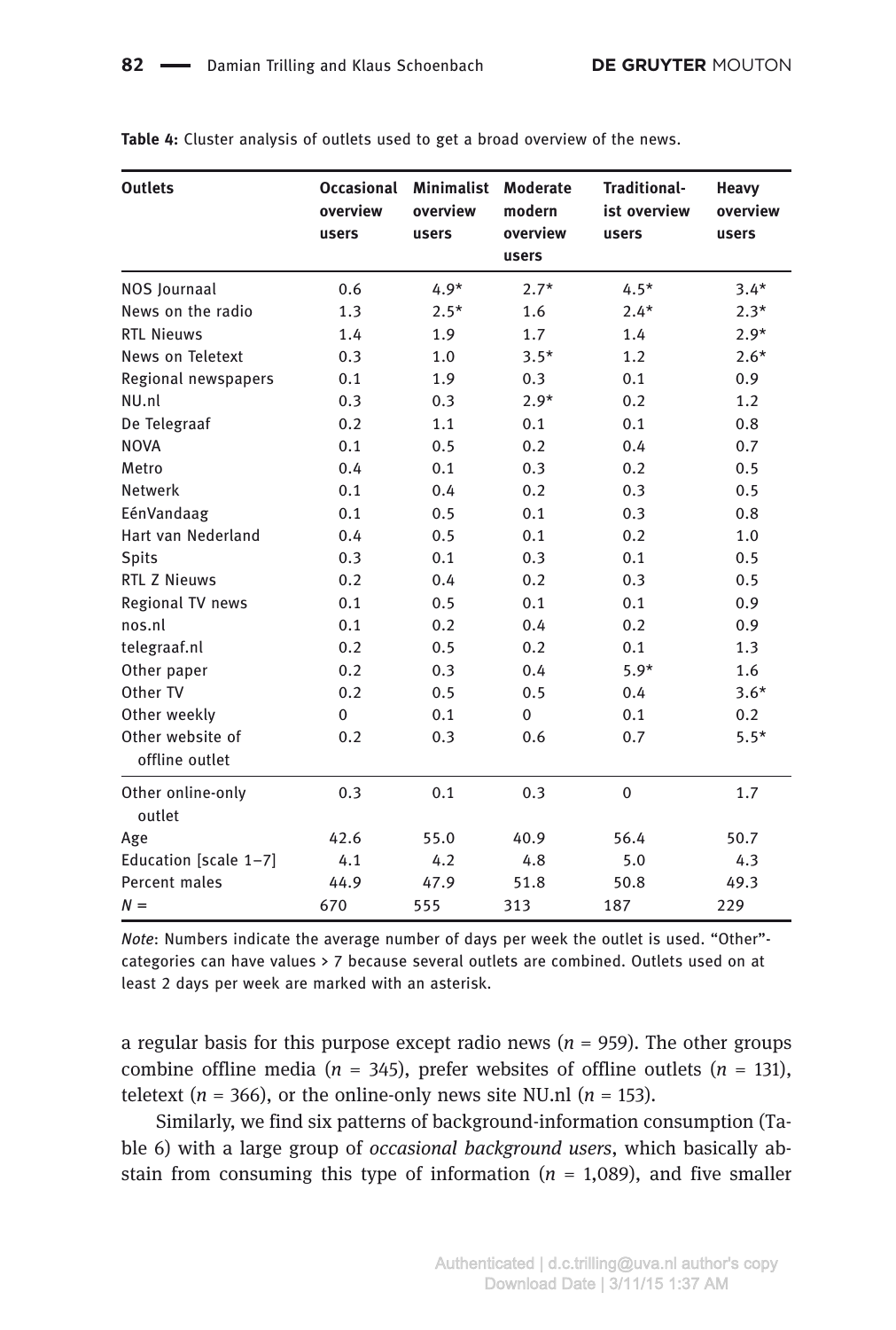| <b>Outlet</b>                      | <b>Occasional</b><br>update<br>users | Tradition-<br>al updat-<br>ers | <b>Websites of</b><br>offline me-<br>dia updat-<br>ers | <b>Teletext</b><br>updaters | NU.nl up-<br>daters |
|------------------------------------|--------------------------------------|--------------------------------|--------------------------------------------------------|-----------------------------|---------------------|
| Radio news                         | $2.0*$                               | $2.6*$                         | $2.8*$                                                 | 1.8                         | $3.1*$              |
| News on Teletext                   | 0.5                                  | 1.5                            | $3.1*$                                                 | $4.9*$                      | 0.8                 |
| <b>NOS lournaal</b>                | 0.4                                  | $4.4*$                         | $2.8*$                                                 | 1.4                         | 1.4                 |
| <b>RTL Nieuws</b>                  | 0.9                                  | 1.8                            | $2.2*$                                                 | 1.1                         | 1.7                 |
| NU.nl                              | 0.4                                  | 0.4                            | 1.6                                                    | 1.5                         | $6.0*$              |
| Hart van Nederland                 | 0.9                                  | 1.0                            | 0.6                                                    | 0.3                         | 0.5                 |
| <b>Regional TV News</b>            | 0.4                                  | 1.2                            | 1.2                                                    | 0.4                         | 0.1                 |
| De Wereld Draait Door              | 0.4                                  | 0.6                            | 0.7                                                    | 0.2                         | 0.4                 |
| Regional newspaper                 | 0.2                                  | 1.6                            | 0.6                                                    | 0.1                         | 0.3                 |
| Pauw en Witteman                   | 0.3                                  | 0.9                            | 0.6                                                    | 0.2                         | 0.3                 |
| Metro                              | 0.3                                  | 0.3                            | 0.5                                                    | 0.2                         | 0.1                 |
| <b>Spits</b>                       | 0.3                                  | 0.3                            | 0.5                                                    | 0.2                         | 0.1                 |
| <b>RTL Z Nieuws</b>                | 0.2                                  | 0.6                            | 0.6                                                    | 0.3                         | 0.2                 |
| rtlnieuws.nl                       | $\mathbf 0$                          | 0.1                            | 0.9                                                    | 0.1                         | 0.1                 |
| EénVandaag                         | 0.1                                  | 0.7                            | 0.5                                                    | 0.2                         | 0.1                 |
| telegraaf.nl                       | 0.4                                  | 0.3                            | 0.8                                                    | 0.5                         | 0.2                 |
| Other paper                        | 0.2                                  | $2.1*$                         | 1.4                                                    | 0.2                         | 0.4                 |
| Other TV                           | 0.5                                  | $2.0*$                         | 1.2                                                    | 0.4                         | 0.7                 |
| Other weekly                       | $\Omega$                             | $\mathbf{0}$                   | $\mathbf{0}$                                           | $\Omega$                    | $\mathbf 0$         |
| Other website of<br>offline outlet | 0.4                                  | 0.8                            | $8.3*$                                                 | 0.9                         | 1.3                 |
| Other online-only<br>outlet        | 0.1                                  | 0.4                            | 1.6                                                    | 1.6                         | 0.3                 |
| Age                                | 47.4                                 | 55.8                           | 50.1                                                   | 46.3                        | 37.6                |
| Education [scale $1-7$ ]           | 4.1                                  | 4.3                            | 4.8                                                    | 4.5                         | 5.3                 |
| Percent males                      | 43.4                                 | 49.0                           | 61.1                                                   | 51.9                        | 53.6                |
| $N =$                              | 959                                  | 345                            | 131                                                    | 366                         | 153                 |

**Table 5:** Cluster analysis of outlets used to get fast news updates.

*Note*: Numbers indicate the average number of days per week the outlet is used. "Other" categories can have values > 7 because several outlets are combined. Outlets used on at least 2 days per week are marked with an asterisk.

groups, all of which have a clear main outlet for background information: TV news broadcasts ( $n = 226$ ), radio news ( $n = 222$ ), national quality newspapers (which the "other newspapers"-category mainly consists of,  $n = 154$ ), regional newspapers ( $n = 125$ ), and websites of offline outlets ( $n = 138$ ). In contrast to patterns for overviews and fast updates, there does not seem to be a pattern that is characterized by the use of online-only outlets.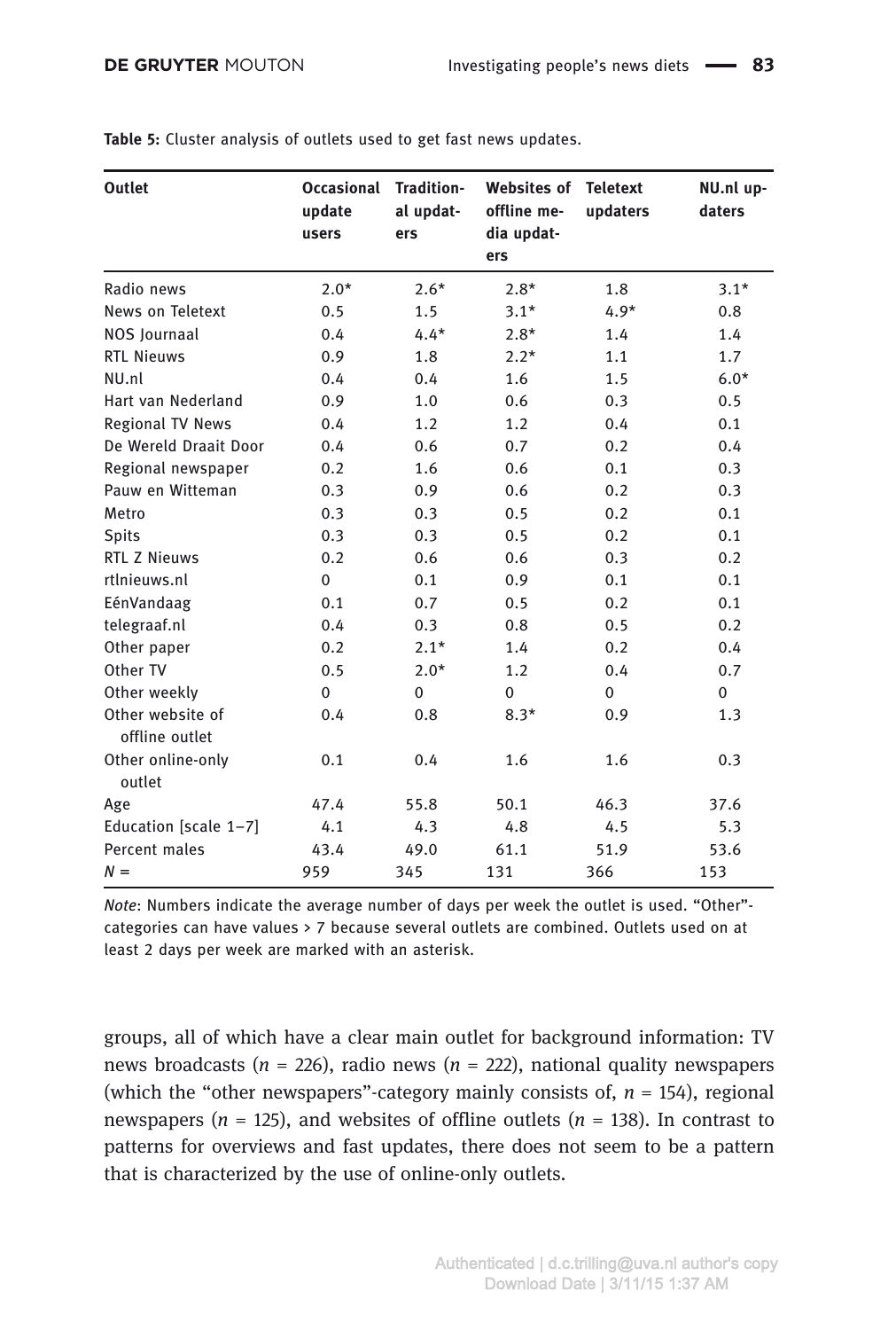| Outlet                             | Occa-<br>sional<br>back-<br>ground<br>users | TV news<br>back-<br>ground<br>users | Radio<br>back-<br>ground<br>users | <b>National</b><br>newspa-<br>per back-<br>ground<br>users | Regional<br>newspa-<br>per back-<br>ground<br>users | Web-<br>sites of<br>offline<br>media<br>back-<br>ground<br>users |
|------------------------------------|---------------------------------------------|-------------------------------------|-----------------------------------|------------------------------------------------------------|-----------------------------------------------------|------------------------------------------------------------------|
| Pauw en Witteman                   | 0.5                                         | 1.6                                 | 1.2                               | 0.9                                                        | 1.1                                                 | 1.5                                                              |
| <b>NOVA</b>                        | 0.3                                         | 1.7                                 | 1.2                               | 0.9                                                        | 0.9                                                 | 1.3                                                              |
| Netwerk                            | 0.3                                         | 1.4                                 | 0.7                               | 0.7                                                        | 0.5                                                 | 0.9                                                              |
| Radio news                         | 0.2                                         | 0.8                                 | $4.7*$                            | 0.4                                                        | 0.2                                                 | 1.1                                                              |
| Regional papers                    | 0.2                                         | 1.2                                 | 1.1                               | 0.3                                                        | $5.9*$                                              | 1.0                                                              |
| EénVandaag                         | 0.2                                         | $2.1*$                              | 0.6                               | 0.4                                                        | 0.6                                                 | 1.0                                                              |
| <b>NOS lournaal</b>                | 0.2                                         | $4.6*$                              | 0.9                               | 0.5                                                        | 0.2                                                 | 1.0                                                              |
| Regional TV news                   | 0.4                                         | 0.9                                 | 0.5                               | 0.9                                                        | 1.1                                                 | 0.8                                                              |
| <b>RTL Nieuws</b>                  | 0.3                                         | 1.9                                 | 0.6                               | 0.2                                                        | 0.2                                                 | 1.1                                                              |
| Hart van Nederland                 | 0.4                                         | 0.3                                 | 0.4                               | 0.2                                                        | 0.3                                                 | 0.4                                                              |
| De Wereld Draait Door              | 0.2                                         | $1.0\,$                             | 0.3                               | 0.3                                                        | 0.2                                                 | 0.6                                                              |
| Teletext                           | 0.1                                         | 0.2                                 | 1.8                               | 0.4                                                        | 0.2                                                 | 0.6                                                              |
| <b>RTL Z Nieuws</b>                | 0.2                                         | 0.7                                 | 0.1                               | 0.3                                                        | 0.2                                                 | 0.6                                                              |
| Other paper                        | 0.3                                         | 1.7                                 | 1.3                               | $7.3*$                                                     | 0.6                                                 | 1.9                                                              |
| Other TV                           | 0.4                                         | 0.7                                 | 0.6                               | 0.5                                                        | 0.2                                                 | 0.7                                                              |
| Other weekly                       | 0.1                                         | 0.2                                 | 0.1                               | 0.3                                                        | 0.2                                                 | 0.3                                                              |
| Other website of<br>offline outlet | 0.2                                         | 0.8                                 | 0.5                               | 1.0                                                        | 0.4                                                 | $9.5*$                                                           |
| Other online-only<br>outlet        | 0.3                                         | 0.5                                 | 0.3                               | 0.2                                                        | 0.1                                                 | 1.9                                                              |
| Age                                | 43.8                                        | 53.2                                | 53.2                              | 52.4                                                       | 55.7                                                | 53.9                                                             |
| Education [scale 1-7]              | 4.2                                         | 4.6                                 | 4.3                               | 4.9                                                        | 4.1                                                 | 4.7                                                              |
| Percent males                      | 44.4                                        | 54.0                                | 44.6                              | 52.6                                                       | 50.4                                                | 64.5                                                             |
| $N =$                              | 1089                                        | 226                                 | 222                               | 154                                                        | 125                                                 | 138                                                              |

**Table 6:** Cluster analysis of outlets used for background information.

*Note*: Numbers indicate the average number of days per week the outlet is used. "Other" categories can have values > 7 because several outlets are combined. Outlets used on at least 2 days per week are marked with an asterisk.

We can conclude that large parts of the population still mainly use offline media for broad overviews, fast updates, and background information. While one group uses news overviews only very infrequently, most people combine a wide range of different outlets to get an *overview* (RQ2a). Still, an important role in all of these groups is played by television news. Especially online outlets are actually never used exclusively. For fast updates, people either combine different television and newspapers outlets, or they largely rely on either tele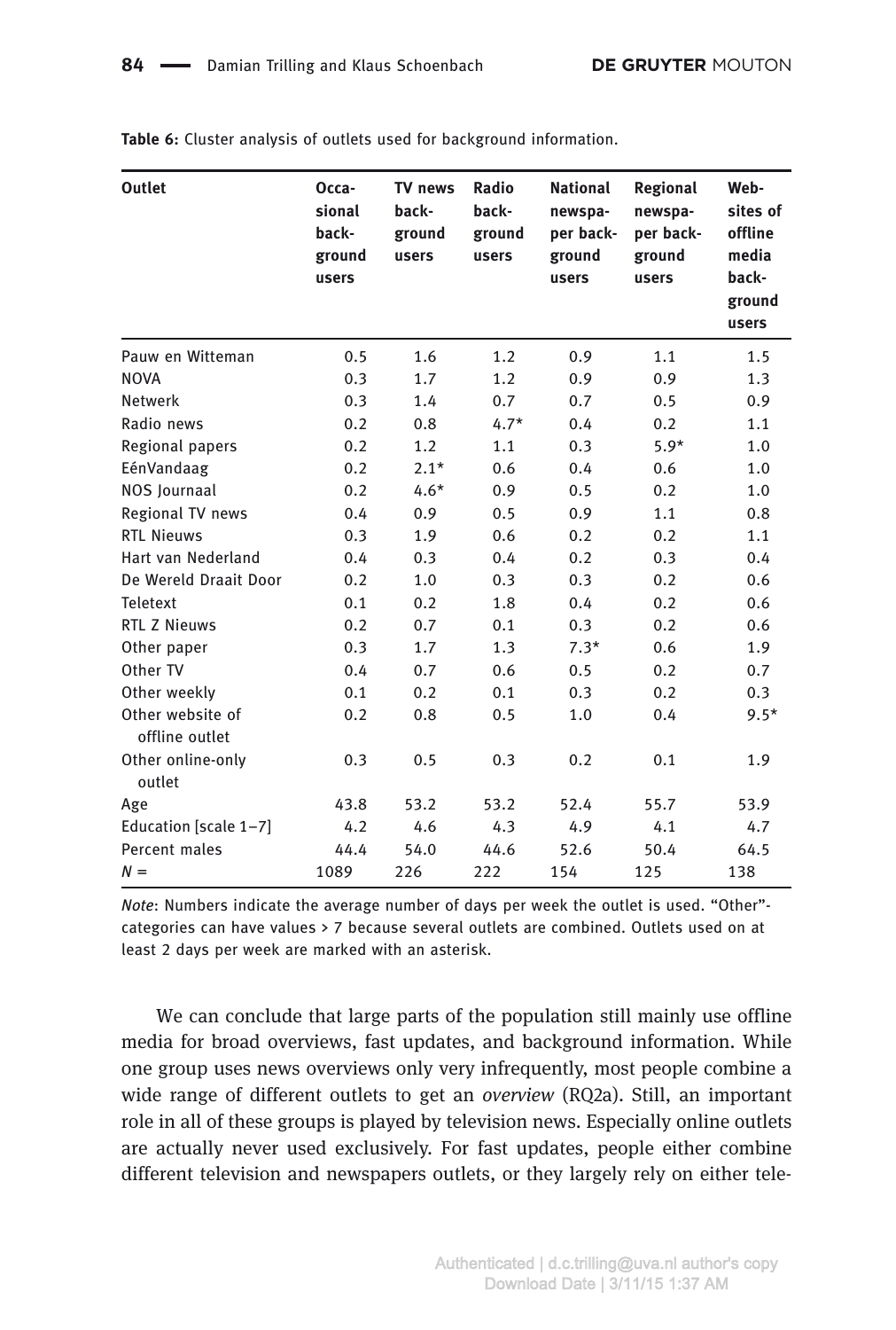text, NU.nl, or the websites of offline outlets (RQ2b). Here, combining many different outlets is much less typical than in the case of overviews. Similar to the patterns we find for retrieving fast updates, we can group those who want background information according to their preference for television news, national quality newspapers, regional newspapers, radio news or online outlets – while a large part of the population is not particularly interested in background information (RQ2c). Also here, combining is less prominent.

### **4.3 Typical users of news diets**

To answer RQ3, we compare the sociodemographics displayed in Tables 2, 4, 5, and 6. One-way ANOVAs with post-hoc Bonferroni tests reveal differences regarding age (*F* (5, 1947) = 104.88, *p* < .001) and education (*F* (5, 1933) = 36.49, *p* < .001) between typical users of the overall diets (Table 2). *Occasional users* are significantly younger than the other groups (*p* < .001) except the *moderate moderns*. *Heavy users*, who use many more online outlets, are considerably older than occasional users and *moderate moderns* (*p* < .001), but younger than regionally oriented users (*p* < .001). *Traditionalists* are more highly educated than any other group ( $p < .001$ ), while regionally oriented users are less educated than all the others  $(p < .001)$ .

Similar observations can be made with regard to the specific diets (Tables 4, 5, 6). First, diets that feature low or moderate exposure to whatever media outlets are usually preferred by younger people. However, it would be too simple to say that young people generally show less exposure: For example, there is a – very young – group of people that use the news site NU.nl even on a daily basis to get fast updates  $(F(4, 1949) = 36.63, p < .001$ ; post-hoc  $p's < .001$ between NU.nl-cluster and each other cluster).

A fairly clear relationship between formal education and a media diet with more online media can be stated: In general, as well as for broad overviews (*F* (4, 1953) = 17.17, *p* < .001), fast updates (*F* (4, 1953) = 22.97, *p* < .001), and background information  $(F (5, 1953) = 8.73, p < .001)$ , those with a very high level of education choose a media combination that relies for a considerable part on online media. Older people with higher education, however, tend to use diets involving national newspapers instead. Regarding gender, we see a tendency that low exposure diets are more frequently chosen by women, who are consistently overrepresented among, for example, *occasional users* (*z* = 3.87, *p* < .001, two-tailed).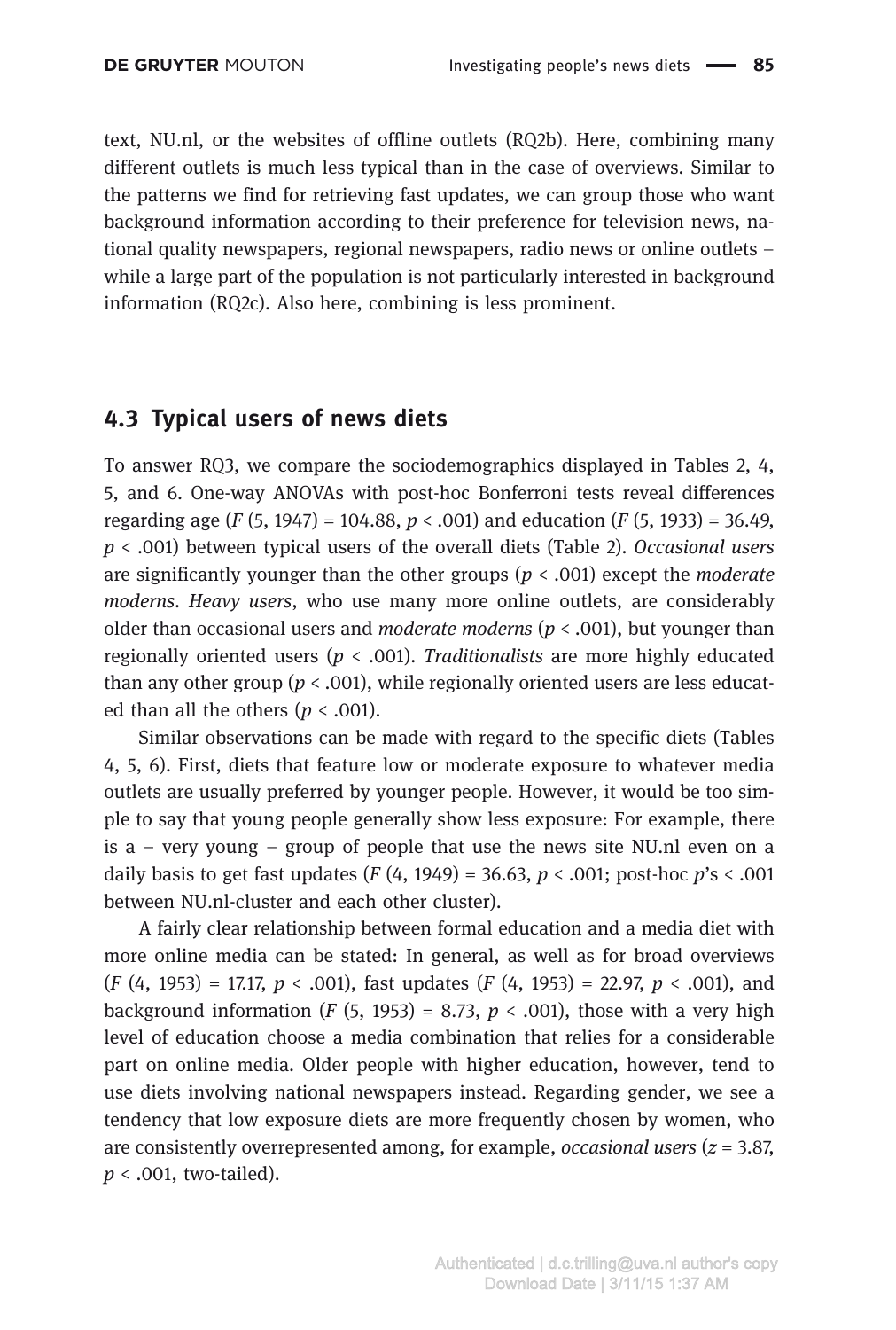### **5 Conclusions and discussion**

Our analysis showed that for most people, all three media functions under investigation – a broad overview of what is going on in the world, news updates, and background information – are fulfilled by very different types of outlets, both online and offline. The combination of these information channels for each purpose can be seen as an indicator of media convergence among their users, a development toward "the flow of content across multiple media platforms, the cooperation between multiple media industries, and the migratory behavior of media audiences" (Jenkins, 2006, p. 2). First, people who use online outlets for news overviews use also many offline outlets for the same purpose. But secondly, this wide range of combined media is less apparent for updates and background information. Here, we can identify distinct groups with a clear preference for specific outlets that they mostly use for one of these functions. For the future, one could therefore suspect a scenario in which some channels specialize in either providing fast news updates (e.g., like what push messages on smartphones are already used for), or concentrate on background information. Consumption behavior may be different, though, for getting a news overview: With numerous sources not only available singly to people, but also often used in combination, one specific outlet might become less necessary for the individual to get to know what is going on in the world.

But what are the reasons for specific combinations of online and offline outlets? Routines might play a strong role: Once people decide to read a specific newspaper or to watch a certain television program, they profit from the functions these outlets serve and do not stop using them just because there are now some online offers serving similar functions. Relying on this pattern might not be a sustainable strategy for media, though: Once users do not see an added value of the old outlets that are still part of their news diets any more, they might abandon them.

This study enhanced our understanding of what patterns of news exposure look like in a high-choice media environment. But our data, of course, have some shortcomings. They suggest that the wide availability of online news sources has led to less fundamental changes than some had expected. Yet while we interpret our results as a sign that online media widen the media repertoire of citizens rather than radically change it, we are not able to prove causality using our cross-sectional data. Also, we had to rely on self-reported measures – and people tend to overestimate news exposure in surveys (LaCour, 2012; Prior, 2009). But that does not have to affect the specific *combinations* of media outlets that people reported.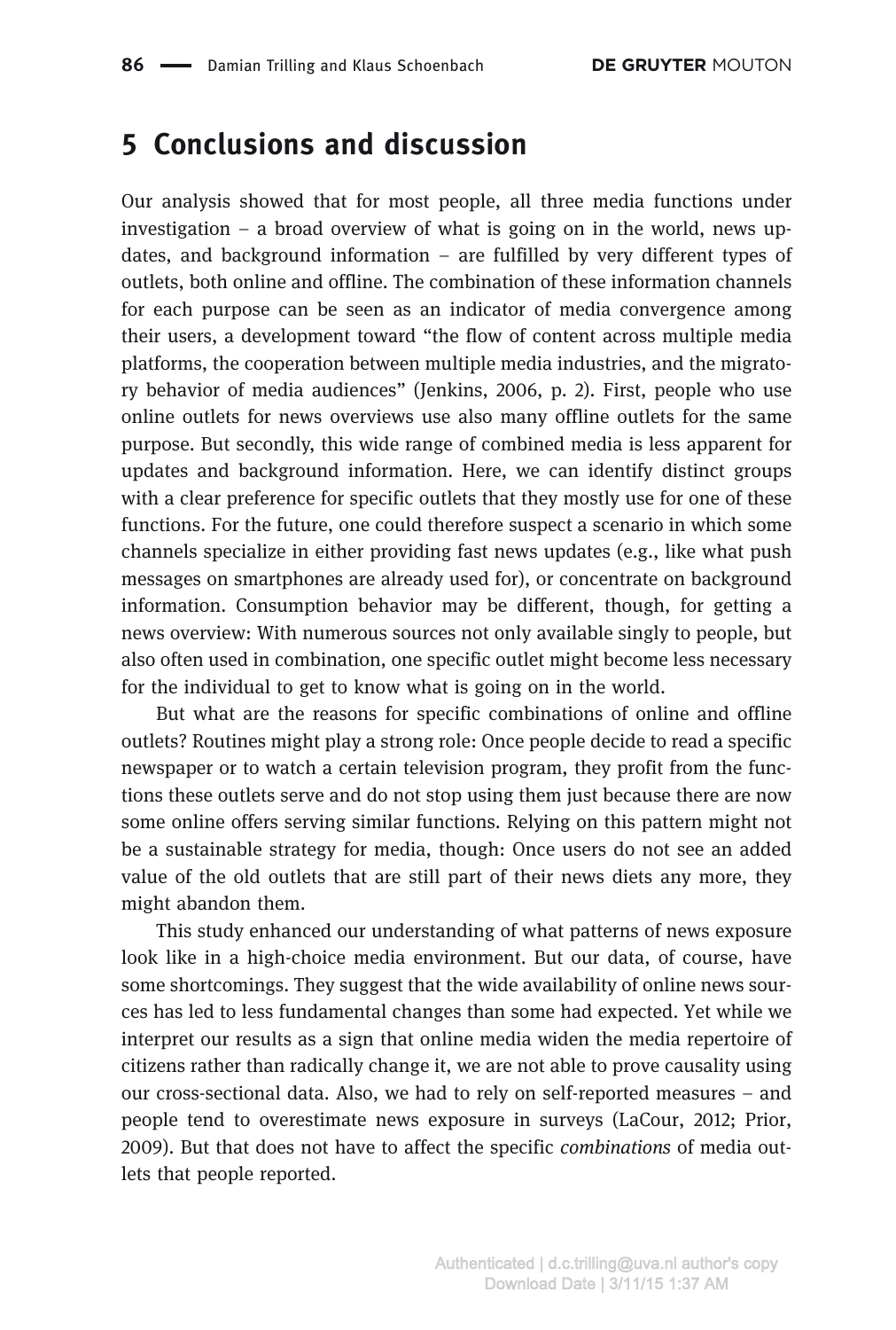Another caveat: Our study – like many others that are rooted in a uses-andgratifications approach – may overestimate the rationality and consciousness of users' decisions: For example, Wonneberger, Schoenbach, and Van Meurs (2012) have convincingly shown that situational factors of TV viewing ultimately determine TV consumption more strongly than the personal motivations people use to explain it. Similarly, building on Social Cognitive Theory, LaRose and Eastin (2004) point out the role of habits as a "failure of self-monitoring" (p. 363) and show that habits are a strong predictor of media use. To further investigate the development of media convergence, the user-centric approach we advocate is therefore more than necessary: It is not inherent to the media what functions they are used for (and consequently, in how far they are subject to substitution), but it depends on how people use them. The question to which extent this is a consequence of rational decisions, habits, or structural factors, needs further investigation.

Since our data were collected, new practices in the distribution of news have emerged. Information from traditional media organizations is often shared by the users of social media (e.g, Morgan, Shafiq, and Lampe, 2013). But should we expect that people will stop consulting their favorite news outlets directly? A combination of both sorts of channels could lead to an even more extensive exposure to a diverse range of news items. In light of the argument that exposure to a broad variety of news is crucial for a democratic society, this might not be the worst development.

## **References**

- Aalberg, T., Blekesaune, A., & Elvestad, E. 2013. Media choice and informed democracy: Toward increasing news consumption gaps in Europe? *The International Journal of Press/Politics*. doi:10.1177/1940161213485990
- Ahlers, D. 2006. News consumption and the new electronic media. *The Harvard International Journal of Press/Politics*, 11(1), 29–52. doi:10.1177/1081180X05284317
- Bakker, P., & Scholten, O. 2011. *Communicatiekaart van Nederland: Overzicht van media en communicatie [Communication map of the Netherlands: Overview of media and communication].* Amsterdam, Netherlands: Kluver.
- Bakker, T. P. 2013. *Citizens as political participants: The myth of the active online audience?* Unpublished PhD dissertation, University of Amsterdam.
- Bruns, A. 2005. *Gatewatching: Collaborative online news production*. New York: Peter Lang.
- De Waal, E., & Schoenbach, K. 2010. News sites' position in the mediascape: Uses, evaluations and media displacement effects over time. *New Media & Society*, 12(3), 477–496. doi:10.1177/1461444809341859
- De Waal, E., Schoenbach, K., & Lauf, E. 2005. Online newspapers: A substitute or complement for print newspapers and other information channels? *Communications*, 30(1), 55–72. doi:10.1515/comm.2005.30.1.55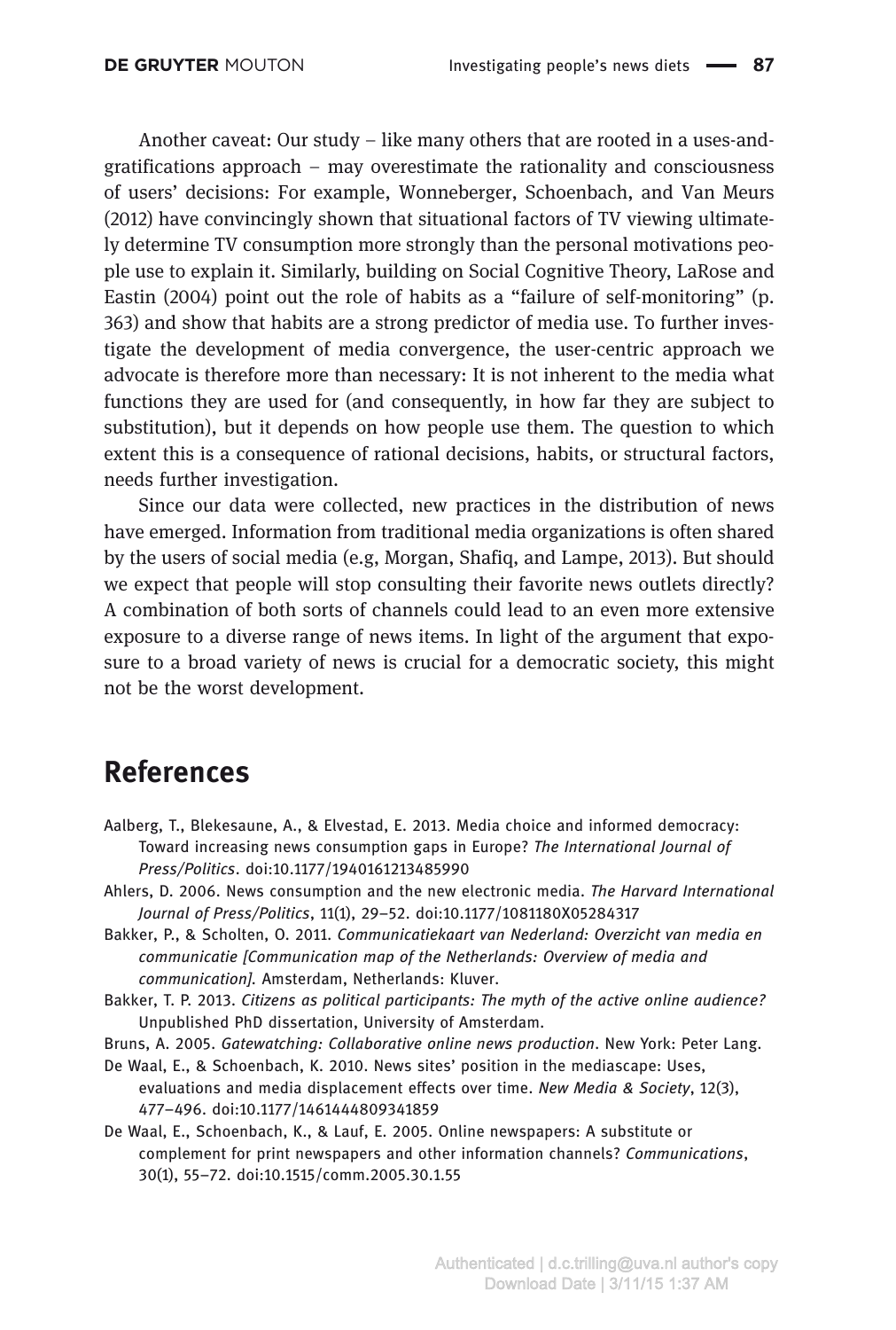- Diddi, A., & LaRose, R. 2006. Getting hooked on news: Uses and gratifications and the formation of news habits among college students in an internet environment. *Journal of Broadcasting & Electronic Media*, 50(2), 193–210.
- Dimmick, J., Chen, Y., & Li, Z. 2004. Competition between the internet and traditional news media: The gratification-opportunities niche dimension. *The Journal of Media Economics, 17(*1), 19–33.
- Dutta-Bergman, M. 2004. Complementarity in consumption of news types across traditional and new media. *Journal of Broadcasting & Electronic Media*, 48(1), 41–60. doi:10.1207/ s15506878jobem4801
- Emmer, M., Wolling, J., & Vowe, G. 2012. Changing political communication in Germany: Findings from a longitudinal study on the influence of the internet on political information, discussion and the participation of citizens. *Communications: The European Journal of Communication Research*, 37(3), 233–252.
- Eveland, W., & Dunwoody, S. 2002. An investigation of elaboration and selective scanning as mediators of learning from the web versus print. *Journal of Broadcasting & Electronic Media*, 46(1), 34–53.
- Ferree, M. M., Gamson, W. A., Gerhards, R., & Rucht, D. 2002. Four models of the public sphere in modern democracies. *Theory and Society*, 31(3), 289–324. doi:10.1023/ A:1016284431021
- Flavián, C., & Gurrea, R. 2009. Users' motivations and attitude towards the online press. *Journal of Consumer Marketing*, 26(3), 164–174. doi:10.1108/07363760910954109
- Gaskins, B., & Jerit, J. 2012. Internet news: Is it a replacement for traditional media outlets? *The International Journal of Press/Politics*, 17(2), 190–213. doi:10.1177/ 1940161211434640
- Gentzkow, M. 2007. Valuing new goods in a model with complementarities: Online newspapers. *The American Economic Review*, 97(3), 713–744.
- Gil de Zúñiga, H., Jung, N., & Valenzuela, S. 2012. Social media use for news and individuals' social capital, civic engagement and political participation. *Journal of Computer-Mediated Communication*, 17(3), 319–336. doi:10.1111/j.1083- 6101.2012.01574.x
- Ha, L., & Fang, L. 2012. Internet experience and time displacement of traditional news media use: An application of the theory of the niche. *Telematics and Informatics*, 29(2), 177–186. doi:10.1016/j.tele.2011.06.001
- Habermas, J. 1962. *Strukturwandel der Öffentlichkeit. Untersuchungen zu einer Kategorie der bürgerlichen Gesellschaft* [Structural change of the public sphere. Studies on a new category of the bourgeoisie]. Neuwied: Luchterhand.
- Hasebrink, U., & Popp, J. 2006. Media repertoires as a result of selective media use. A conceptual approach to the analysis of patterns of exposure. *Communications*, 31(3), 369–387. doi:10.1515/COMMUN.2006.023
- Hasebrink, U., & Schmidt, J.-H. 2012. *Informationsrepertoires der deutschen Bevölkerung. Konzept für eine regelmäßig durchzuführende bevölkerungsrepräsentative Befragung im Rahmen des Vorhabens "Erfassung und Darstellung der Medien- und Meinungsvielfalt in Deutschland"* [Information repertoires of the German people. Concept of a representative survey to be regularly carried out as part of the study "Recording and representation of the diversity of media and opinion in Germany"]. Hamburg: Hans-Bredow-Institut. Retrieved 2 May 2013 from [http://www.hans-bredow-institut.de/](http://www.hans-bredow-institut.de/webfm_send/657) [webfm\\_send/657](http://www.hans-bredow-institut.de/webfm_send/657)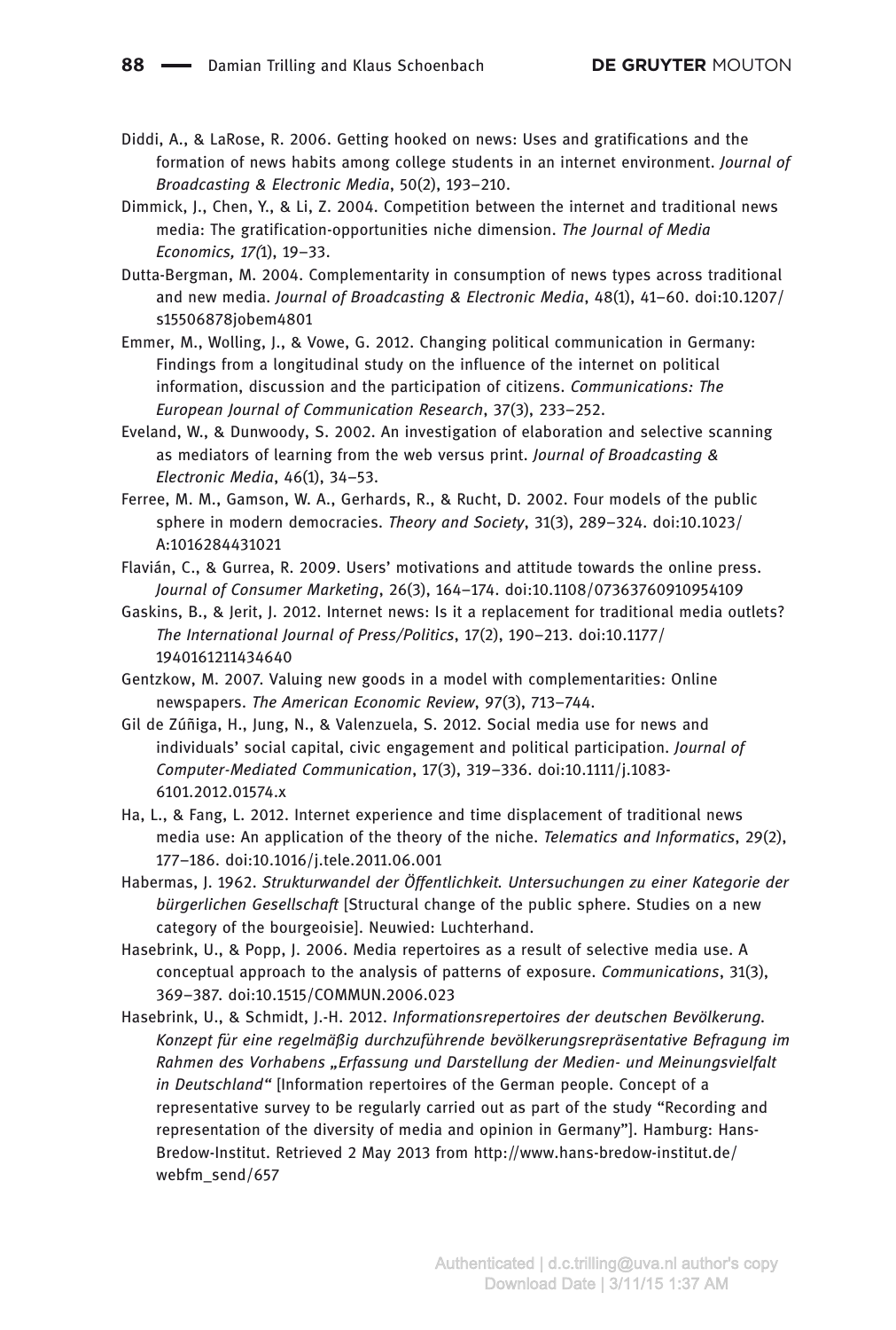- Jenkins, H. 2006. *Convergence culture: Where old and new media collide*. New York: New York University Press.
- LaCour, M. J. 2012. A balanced news diet, not selective exposure: Evidence from a real world measure of media exposure. *Paper presented at the Midwest Political Science Association*, Chicago.
- LaRose, R., & Eastin, M. S. 2004. A social cognitive theory of internet uses and gratifications: Toward a new model of media attendance. *Journal of Broadcasting & Electronic Media*, 48(3), 358–377. doi:10.1207/s15506878jobem4803\_2
- Lasswell, H. 1948. The structure and function of communication in society. In L. Bryson (Ed.), *The communication of ideas* (pp. 37–51). New York, NY: Harper and Row.
- Lee, P. S. N., & Leung, L. 2008. Assessing the displacement effects of the internet. *Telematics and Informatics*, 25(3), 145–155. doi:10.1016/j.tele.2006.08.002
- Lin, C., Salwen, M. B., Garrison, B., & Driscoll, P. D. 2005. Online news as a functional substitute for offline news. In M. B. Salwen, B. Garrison, & P. D. Driscoll (Eds.), *Online news and the public* (pp. 237–255). Mahwah, NJ: Lawrence Erlbaum.
- Lööf, A., & Seybert, H. 2009. Internet usage in 2009 Households and individuals. Retrieved 20 February 2010 from [http://epp.eurostat.ec.europa.eu/cache/ITY\\_OFFPUB/](http://epp.eurostat.ec.europa.eu/cache/ITY_OFFPUB/KS-QA-09-046/EN/KS-QA-09-046-EN.PDF) [KS-QA-09-046/EN/KS-QA-09-046-EN.PDF.](http://epp.eurostat.ec.europa.eu/cache/ITY_OFFPUB/KS-QA-09-046/EN/KS-QA-09-046-EN.PDF)
- Meyen, M. 2007. Medienwissen und Medienmenüs als kulturelles Kapital und als Distinktionsmerkmale. Eine Typologie der Mediennutzer in Deutschland [Media knowledge and media repertoires as cultural capital and feature of distinction. A typology of media users in Germany]. *Medien & Kommunikationswissenschaft*, 55(3), 333–354.
- Mitchelstein, E., & Boczkowski, P. J. 2010. Online news consumption research: An assessment of past work and an agenda for the future. *New Media & Society*, 12(7), 1085–1102. doi:10.1177/1461444809350193
- Mögerle, U. 2009. *Substitution oder Komplementarität? Die Nutzung von Online- und Printzeitungen im Wandel* [Substitution or complementarity? The changing use of online and print newspapers]. Konstanz, Germany: UVK.
- Morgan, J. S., Shafiq, M. Z., & Lampe, C. 2013. Is news sharing on Twitter ideologically biased? In *Proceedings of the 2013 conference on computer supported cooperative work* (pp. 887–897). ACM.
- Nguyen, A., & Western, M. 2006. The complementary relationship between the internet and traditional mass media: The case of online news and information. *Information Research*, 11, paper 259. Retrieved 2 May 2013 from [http://informationr.net/ir/11-3/](http://informationr.net/ir/11-3/paper259) [paper259.html.](http://informationr.net/ir/11-3/paper259)
- Nie, N. H., & Erbring, L. 2002. Internet and mass media: A preliminary report. *IT & Society*, 1(2), 134–141.
- Papathanassopoulos, S., Coen, S., Curran, J., Aalberg, T., Rowe, D., Jones, P., Tiffen, R. 2013. Online threat, but television is still dominant. *Journalism Practice.* Advance online publication. doi:10.1080/17512786.2012.761324
- PEW Internet & American Life Project 2010. *Understanding the participatory news consumer. How internet and cell phone users have turned news into a social experience.* Retrieved 2 May 2013 from [http://pewinternet.org/~/media/Files/Reports/2010/](http://pewinternet.org/~/media/Files/Reports/2010/Understanding%20the%20Participatory%20News%20Consumer.pdf) [Understanding%20the%20Participatory%20News%20Consumer.pdf.](http://pewinternet.org/~/media/Files/Reports/2010/Understanding%20the%20Participatory%20News%20Consumer.pdf)
- Prior, M. 2007. *Post-broadcast democracy: How media choice increases inequality in political involvement and polarizes elections*. Cambridge, UK: Cambridge University Press.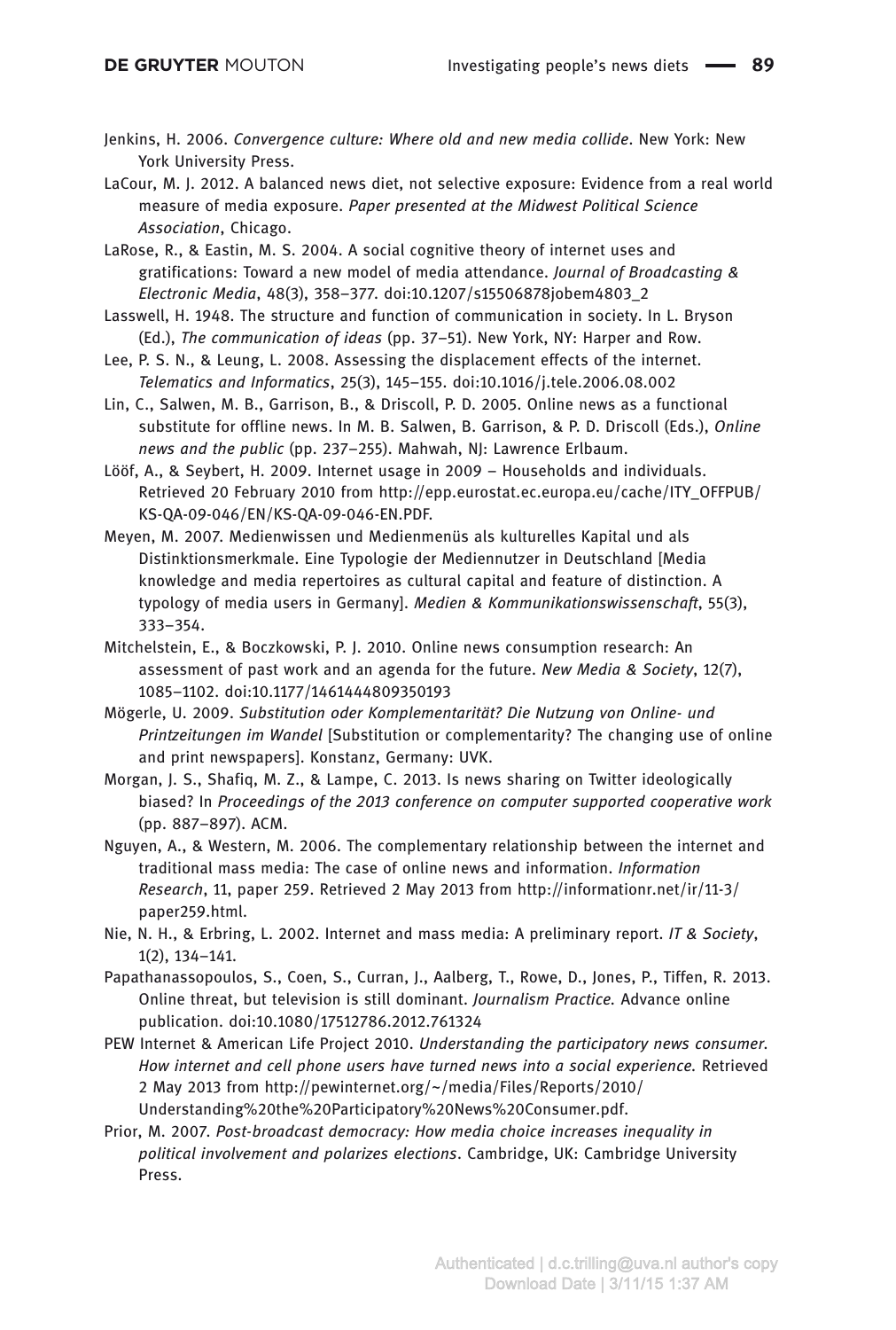Prior, M. 2009. Improving media effects research through better measurement of news exposure. *The Journal of Politics*, 71(3), 893–908. doi:10.1017/S0022381609090781

- Schoenbach, K. 2007. "The own in the foreign": Reliable surprise an important function of the media? *Media, Culture & Society*, 29(2), 344–353. doi:10.1177/0163443707074269
- Schoenbach, K., De Waal, E., & Lauf, E. 2005. Online and print newspapers: Their impact on the extent of the perceived public agenda. *European Journal of Communication*, 20(2), 245–258. doi:10.1177/0267323105052300

Schrøder, K. C., & Steeg Larsen, B. 2010. The shifting cross-media news landscape. *Journalism Studies*, *11*(4), 524–534. doi:10.1080/14616701003638392

Stempel, G., & Hargrove, T. 2004. Despite gains, internet not major player as news source. *Newspaper Research Journal*, 25(2), 113–115.

Sunstein, C. R. 2001. *Republic.com*. Princeton, NJ: Princeton University Press.

Sunstein, C. R. 2007. *Republic.com 2.0*. Princeton, NJ: Princeton University Press.

Tenscher, J. 2008. Massenmedien und politische Kommunikation in den Ländern der Europäischen Union [Mass media and political communication in the EU countries]. In O. W. Gabriel & S. Kropp (Eds.), *Die EU-Staaten im Vergleich. Strukturen, Prozesse, Politikinhalte*, 3rd ed. (pp. 412–447). Wiesbaden, Germany: VS.

Tewksbury, D. 2003. What do Americans really want to know? Tracking the behavior of news readers on the internet. *Journal of Communication*, 53(4), 694–710. doi:10.1093/joc/ 53.4.694

Tewksbury, D. 2005. The seeds of audience fragmentation: Specialization in the use of online news sites. *Journal of Broadcasting & Electronic Media*, 49(3), 332–348. doi:10.1207/s15506878jobem4903\_5

Tewksbury, D., & Althaus, S. 2000. Differences in knowledge acquisition among readers of the paper and online versions of a national newspaper. *Journalism & Mass Communication Quarterly*, 77(3), 457–479. doi:10.1177/107769900007700301

Trilling, D., & Schoenbach, K. 2013. Skipping current affairs: The non-users of online and offline news. *European Journal of Communication,* 28(1), 35–51. doi:10.1177/ 0267323112453671

Van Cauwenberge, A., Beentjes, H., & d'Haenens, L. 2011. Een typologie van jonge nieuwsgebruikers in een multimediaal landschap. *Tijdschrift voor Communicatiewetenschap*, 39(1), 64–78.

Van der Wurff, R. 2011. Are news media substitutes? Gratifications, contents, and uses. *Journal of Media Economics*, 24(3), 139–157. doi:10.1080/08997764.2011.601974

Van Rees, K., & Van Eijck, K. 2003. Media repertoires of selective audiences: The impact of status, gender, and age on media use. *Poetics*, 31(5–6), 465–490. doi:10.1016/ j.poetic.2003.09.005

- Westlund, O., & Färdigh, M. A. 2011. Displacing and complementing effects of news sites on newspapers 1998–2009. *International Journal on Media Management*, 13(3), 177–194. doi:10.1080/14241277.2011.595020
- Wonneberger, A., Schoenbach, K., & van Meurs, L. 2012. Staying tuned: TV news audiences in the Netherlands 1988–2010. *Journal of Broadcasting & Electronic Media*, 56(1), 55– 74. doi:10.1080/08838151.2011.648684
- Yuan, E. 2011. News consumption across multiple media platforms. *Information, Communication & Society*, 14(7), 998–1016. doi:10.1080/1369118X.2010.549235